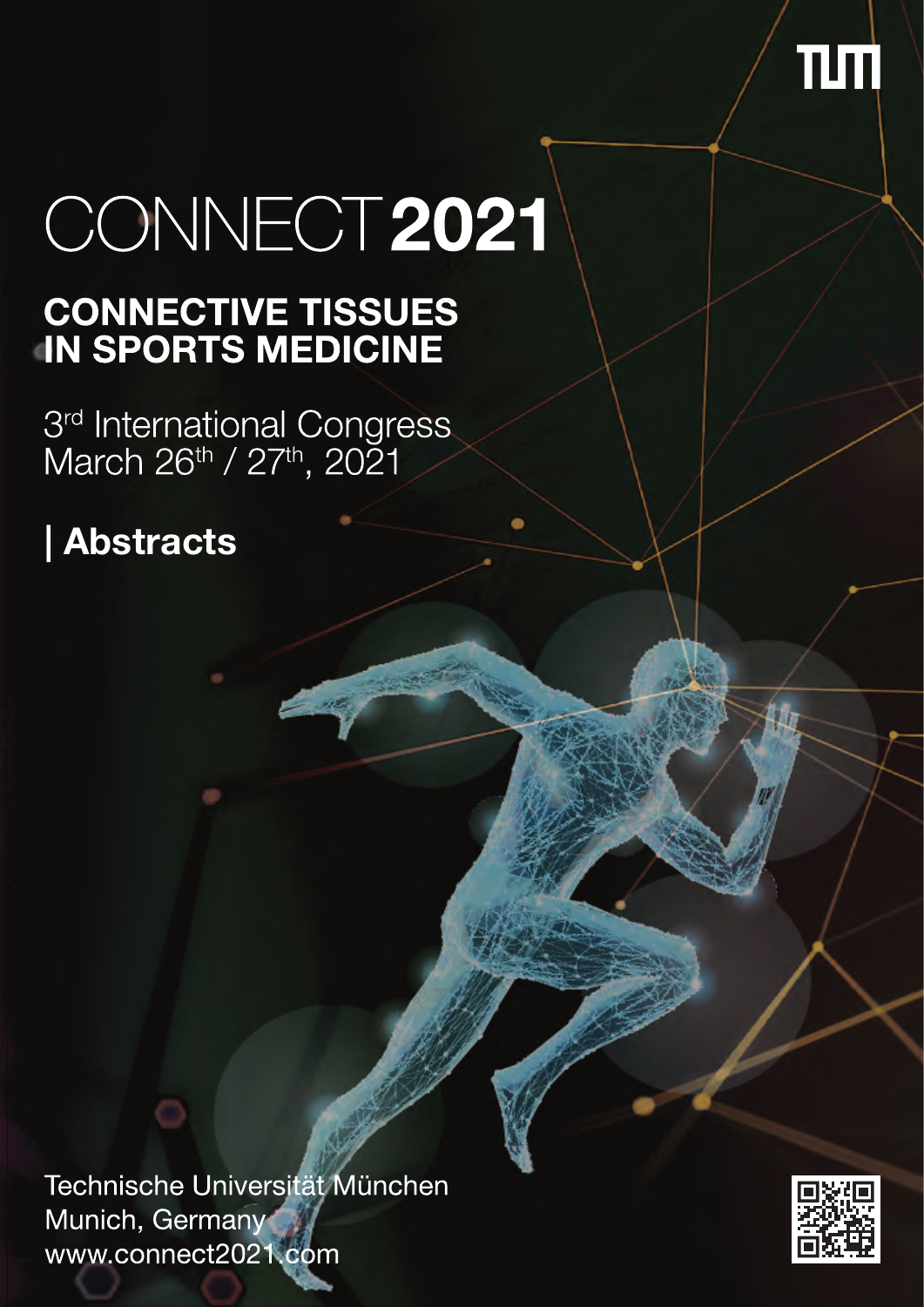# **Contents**

| Greeting                                                                                                                                                                                                                                          | 3              |
|---------------------------------------------------------------------------------------------------------------------------------------------------------------------------------------------------------------------------------------------------|----------------|
| Keynote speaker                                                                                                                                                                                                                                   | $\overline{4}$ |
| Programm                                                                                                                                                                                                                                          | 7              |
| Abstracts                                                                                                                                                                                                                                         | 8              |
| A Novel Large Area 2-D Shear Wave Elastography Approach to                                                                                                                                                                                        |                |
| Large Area Shear Wave Elastography for the Assessment of Muscle Stiffness 10<br>The Difference in the Upper Trapezius Deep Fascia Slide Between Individuals<br>With and Without Myofascial Pain Syndrome: An Observational Case-Control Study  11 |                |
| Forward head posture can be corrected with IASTM techniques and neuromuscular<br>exercises, and this is associated with improved functionality in patients with                                                                                   |                |
| Biomechanic loads, jump performance, acute and chronic tissue adaptions 13<br>Force Transmission in Fascial Chains? Myofascial Release on the Plantar Surface                                                                                     |                |
| Why do we assess the Fascia Lata (the Fascia Profundis) when we assess Quadriceps                                                                                                                                                                 |                |
| Myofascial points treatment with extracorporeal shock waves: a novel approach                                                                                                                                                                     |                |
| Decompression Typed Kinesiology Taping Increased Blood Circulation and                                                                                                                                                                            |                |
| Children Running in Conventional Shoes have a Lower Peak Loading Rate but                                                                                                                                                                         |                |
| Effects of myofascial release and strenuous exercise in epigenetic modulation in                                                                                                                                                                  |                |
|                                                                                                                                                                                                                                                   |                |
| High Intra-rater Variability in Applied Peak Force during Maitland's Grade IV                                                                                                                                                                     |                |
| The Acute Mechanism of the Self-Massage-Induced Effects of using a Foam Roller  23                                                                                                                                                                |                |
| Instrument-assisted soft tissue mobilization, tissue flossing, and kinesiology taping,<br>when applied functionally, can improve shoulder performance in overhead athletes:                                                                       |                |







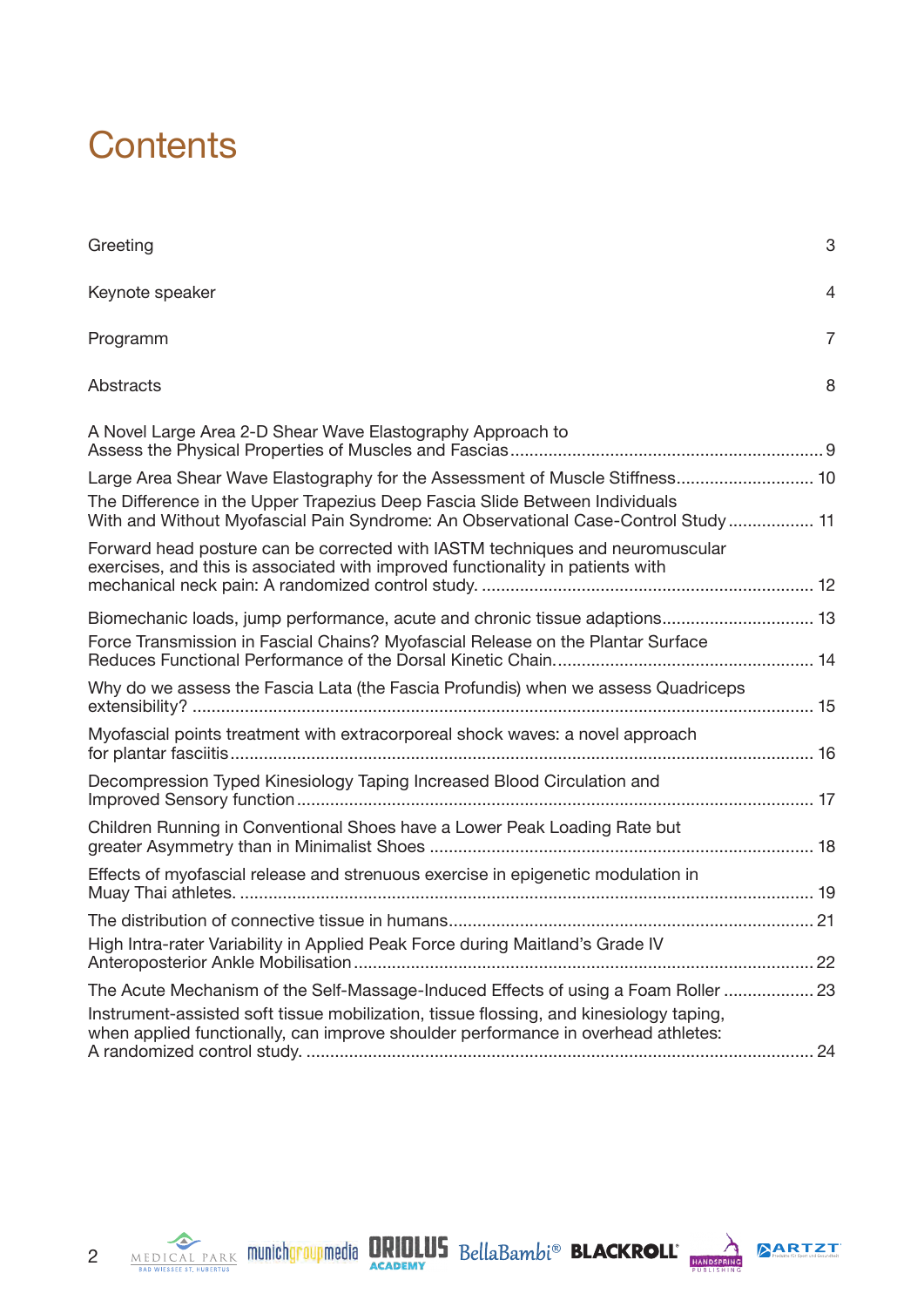# **Greeting**

#### **Dear friends and colleagues,**

Due to the actual international COVID 19–situation and the current hygienic restrictions, CONNECT 2021 will be held as an Online-Congress. After two successful congresses at the University of Ulm, the third CONNECT congress will be hosted by the Technical University of Munich.

Physical training not only strengthens the cardiovascular system, but also the musculoskeletal system. While skeletal muscles are intimately related to connective tissues, it is the fibrous connective tissue components, which often suffer pathology from athletic overload. Across many biological fields, including sports medicine, new research is highlighting the important role connective tissues play in health, well-being and disease.

The 3rd CONNECT Congress at TUM, draws research across a number of biological fields to focus on "Connective Tissues in Sports Medicine". It explores emerging research on the role of fascia from a clinical, molecular and biomechanical standpoint, to strengthen the exchange and dialogue between all research fields.

The Congress aims to CONNECT scientists, sports medicine practitioners, physicians, therapists coaches and sports administrators, to translate the latest scientific results findings into athletic and therapeutic practice.

With collegial greetings

**Dr. med. Thomas Horstmann** Dr. Robert Schleip









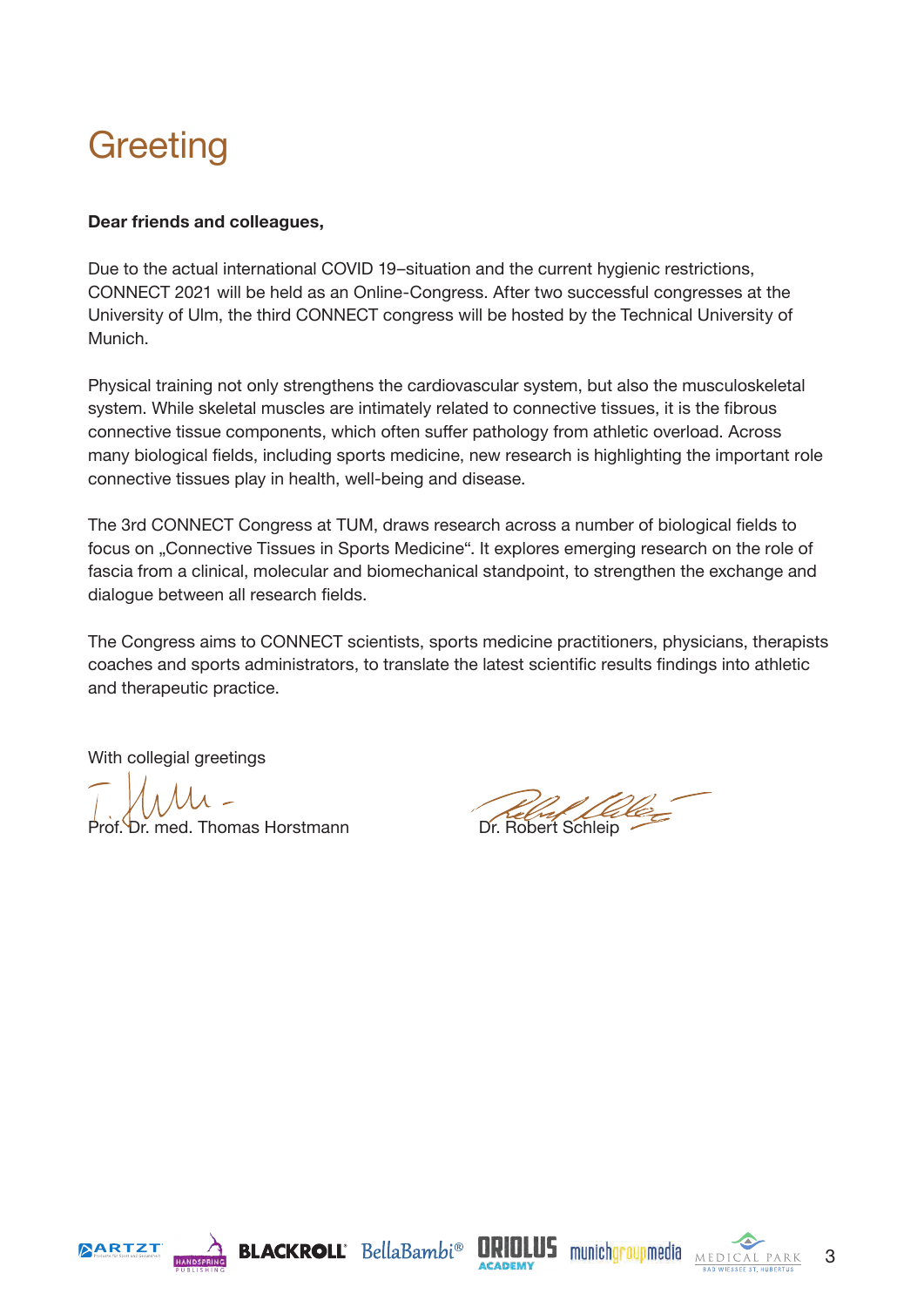# <span id="page-3-0"></span>Keynote speaker



**Prof. Adamantios Arampatzis | DEU**

Prof. Arampatzis' research is focused on the adaptation of muscle-tendon-units, neuromuscular control, movement efficiency and dynamic stability control.



**Prof. Keith Baar | USA** Prof. Baar is a researcher in the field of molecular determinants of musculoskeletal development and the role of exercise in improving health and performance.



**Prof. Irene Davis | USA** Prof. Davis studies the relationship between lower extremity structure, mechanics and musculoskeletal injury with special focus on interventions to mitigate contributing facors to injury.



**Prof. Martin Fischer | DEU** Prof. Fischer is a zoologist, evolutionary biologist and focuses on movement research. He is one of the founder of X-ray fluoroscopy.



#### **Ass. Prof. Mette Hansen | DNK**

Prof. Hansen's research is focused on the interplay between sex hormones, nutrition and physical activity/training on skeletal muscle and performance.



**Prof. Paul Hodges | AUS**  Prof. Hodges researches on movement control, pain and rehabilitation with an approach from molecular biology to brain physiology.









4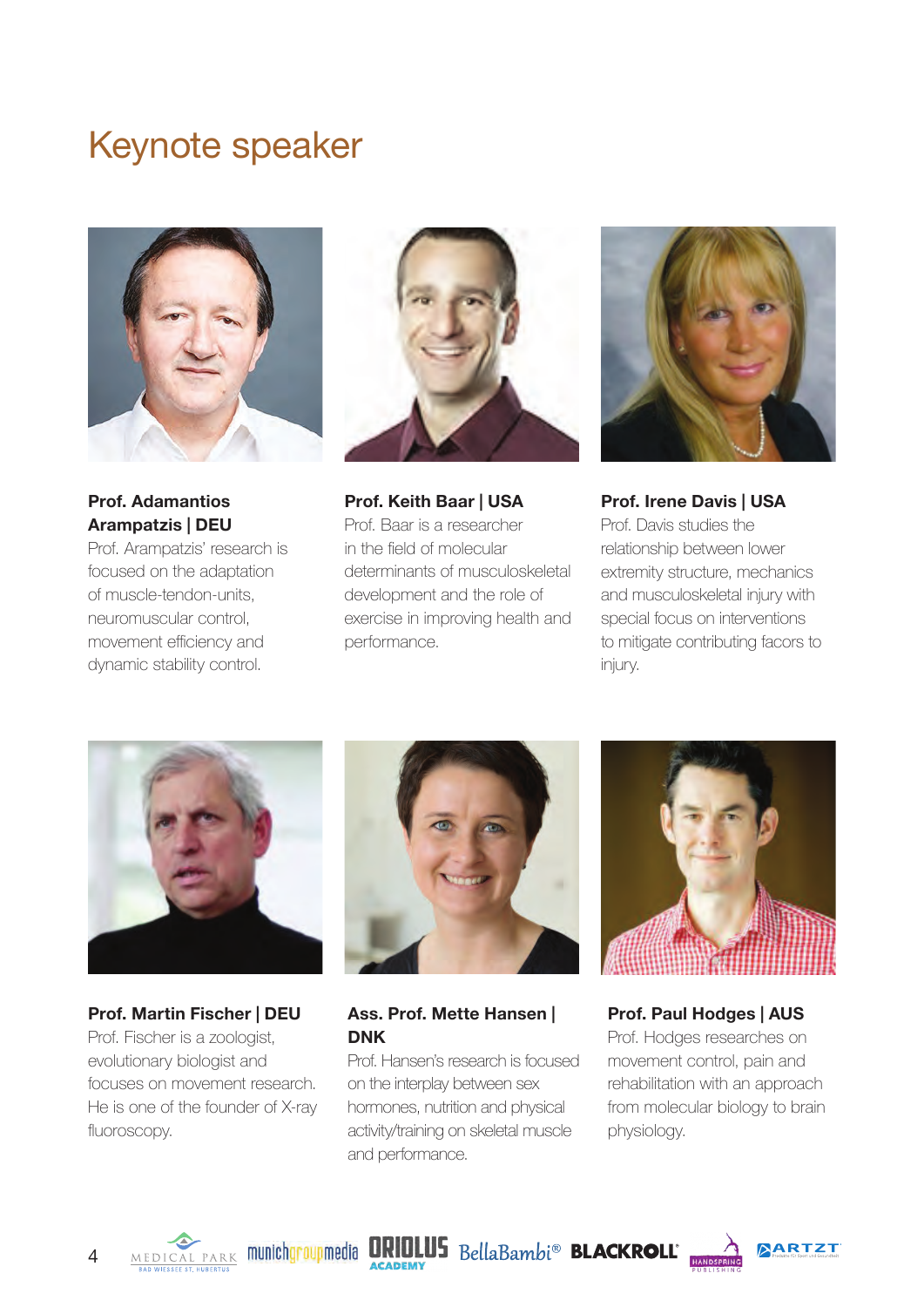

#### **Prof. Thomas Horstmann | DEU**

Prof. Horstmann is a specialist for orthopedics, traumatology and sports medicine and focuses his research on diagnostics and therapy.



**Prof. Michael Kjær | DNK** Prof. Kjærs researches on the influence of mechanical loading or lack thereof upon the tendon tissue.



#### **Prof. Daniel E. Lieberman | USA**

Daniel Lieberman's major research foci include the evolution of long distance walking and running abilities, the effects of shoes on locomotor biomechanics and injury, and the evolution of the highly unusual human head.



**Prof. Constantinos Maganaris | GBR**

Prof. Maganaris' research interest lies on the mechanical properties of muscles and tendons and the way they interact to produce forces and movement



**Ph.D Carles Pedret | ESP** Carles Pedret MD is a specialist in sports medicine and musculoskeletal ultrasound and external consultant of multiple professional football clubs.



**Dr. Robert Schleip | DEU** Dr. Schleip is a researcher in the field of connective tissues and the fascial network of the human body.











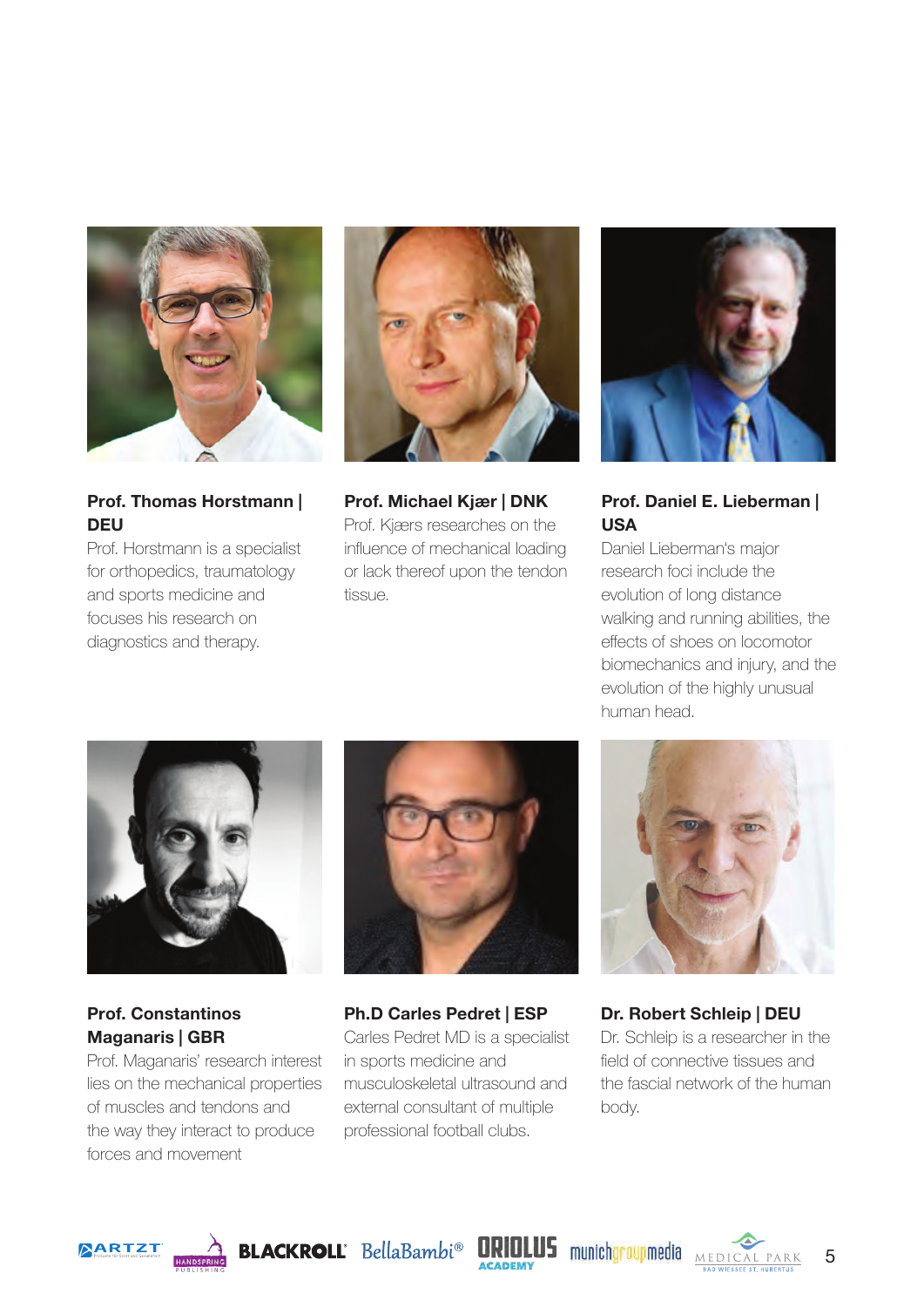

**Prof. Olivier Seynnes | NOR** Prof. Seynnes is a researcher in the field of musculotendinous function and adaptations to exercise, disuse and ageing.



**Prof. Carla Stecco | ITA** Prof. Stecco focuses her studies on the anatomy of the human fasciae from macroscopical, histological and physiopathological point of view.



**Prof. Jürgen Michael Steinacker | DEU**

Prof. Steinacker is a specialist for internal sports medicine and sports cardiology with scientific focus on inflammation syndromes, muscle adaptation and performance.





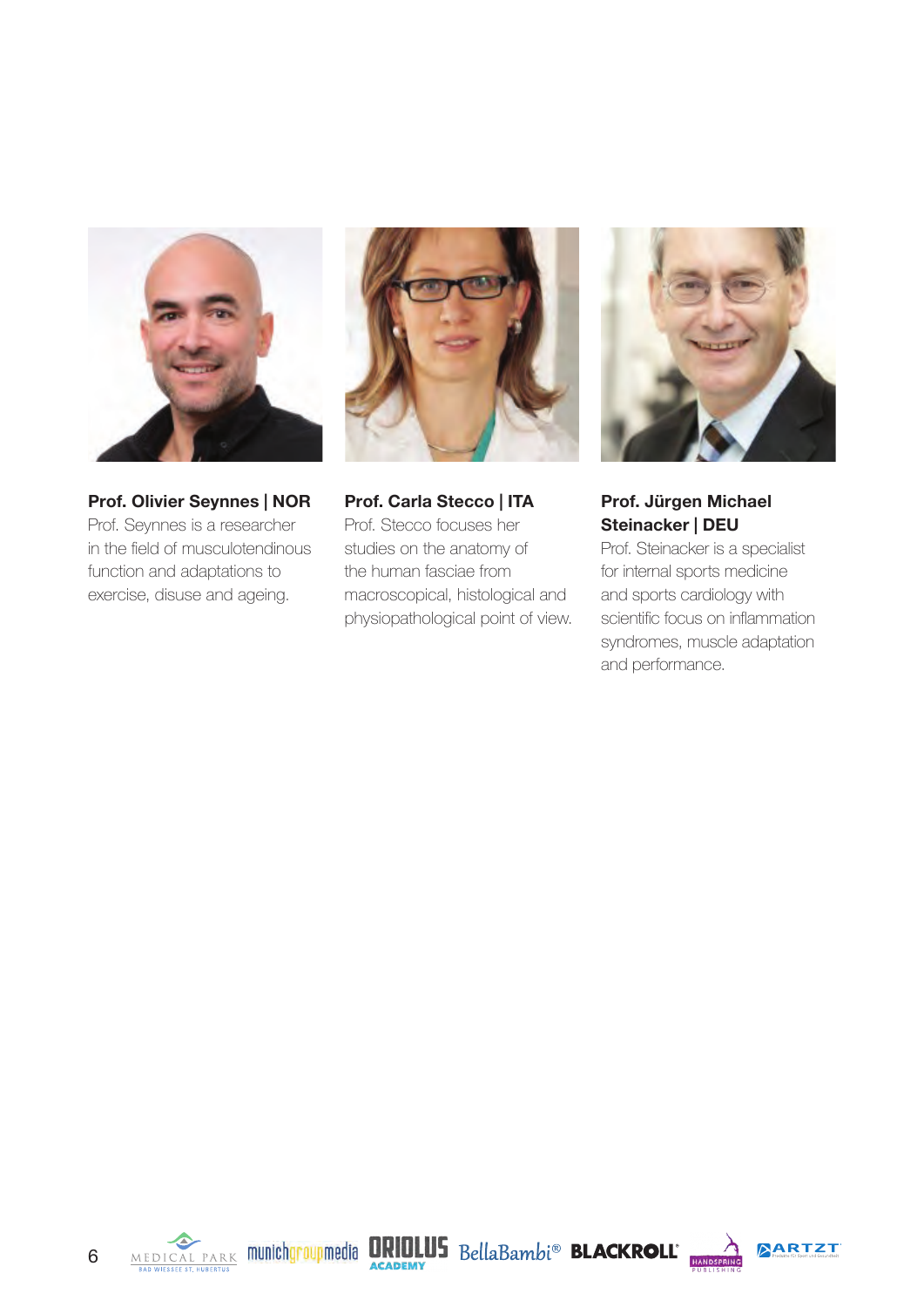## **Invited panel member**







**Prof. Thomas Findley I USA** Prof. Findley is professor of Physical Medicine and Rehabilitation at Rutgers University New Jersey Medical School and is an associate member of the Cancer Institute of New York.

#### **Dr. Kurt Mosetter I Germany**

Dr. Mosetter is a medical doctor and alternative practitioner. He was a longtime team doctor of the American soccer team and developed the Myorflex Therapy.

**Bill Parisi I USA** Bill Parisi is the founder and CEO of the Parisi Speed School and author of Fascia Training: A Whole-System Approach. He is also founder of the Fascia Training Academy.

ARTZT

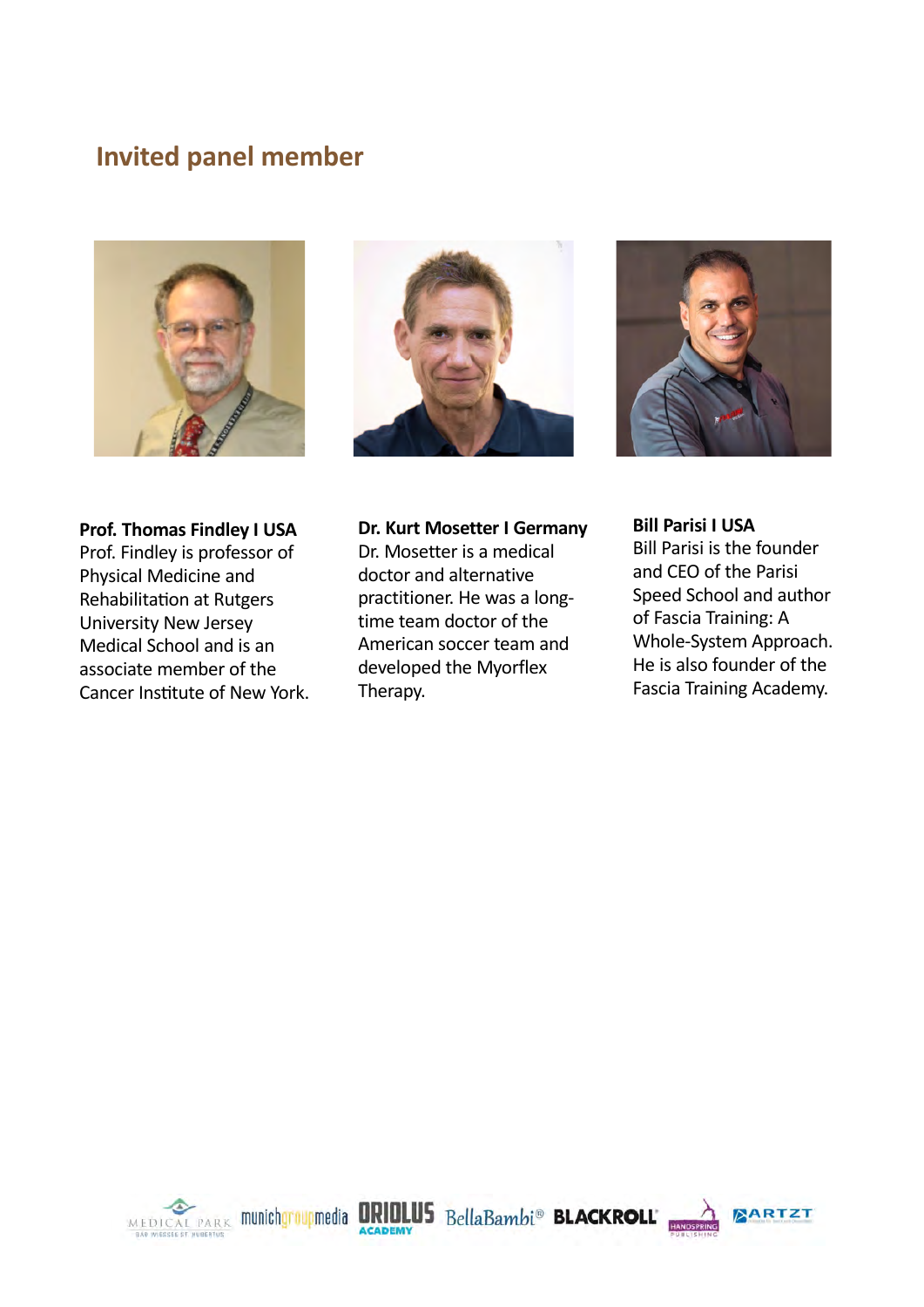# <span id="page-7-0"></span>Programm

### Friday, March 26th, 2021

**Plenary session I** (10:30 - 12:00 CET)

10.30 Dr. Robert Schleip (opening & overview) 11:00 Prof. Adamantios Arampatzis 11:30 Prof. Jürgen Michael Steinacker

*-- Health break --*

**Plenary session II**  (15:30 - 17:00 CET)

15:30 Prof. Irene Davis 16:15 Prof. Martin Fischer

*-- Health break -*-

**Plenary session III**  (17:30 - 19:00 CET)

17:30 Ass. Prof. Mette Hansen 18:00 Prof. Keith Baar 18:30 Clinical Panel (Application of fascia research to athletic training) 19:00 Short Closure Panel

# Saturday, March 27th, 2021

**Plenary session IV** (10:30 - 12:00 CET)

10:30 Prof. Olivier Seynnes 11:00 Ph. D Carles Pedret 11:30 Prof. Constantinos Maganaris

*-- Health break --*

**Plenary session V** (15:30 - 17:00 CET)

15:30 Prof. Carla Stecco 16:00 Prof. Michael Kjaer 16:30 Prof. Paul Hodges

*-- Health break --*

**Plenary session VI** (17:30 - 19:00 CET)

17:30 Prof. Daniel E. Lieberman 18:15 Summary Panel & Closure









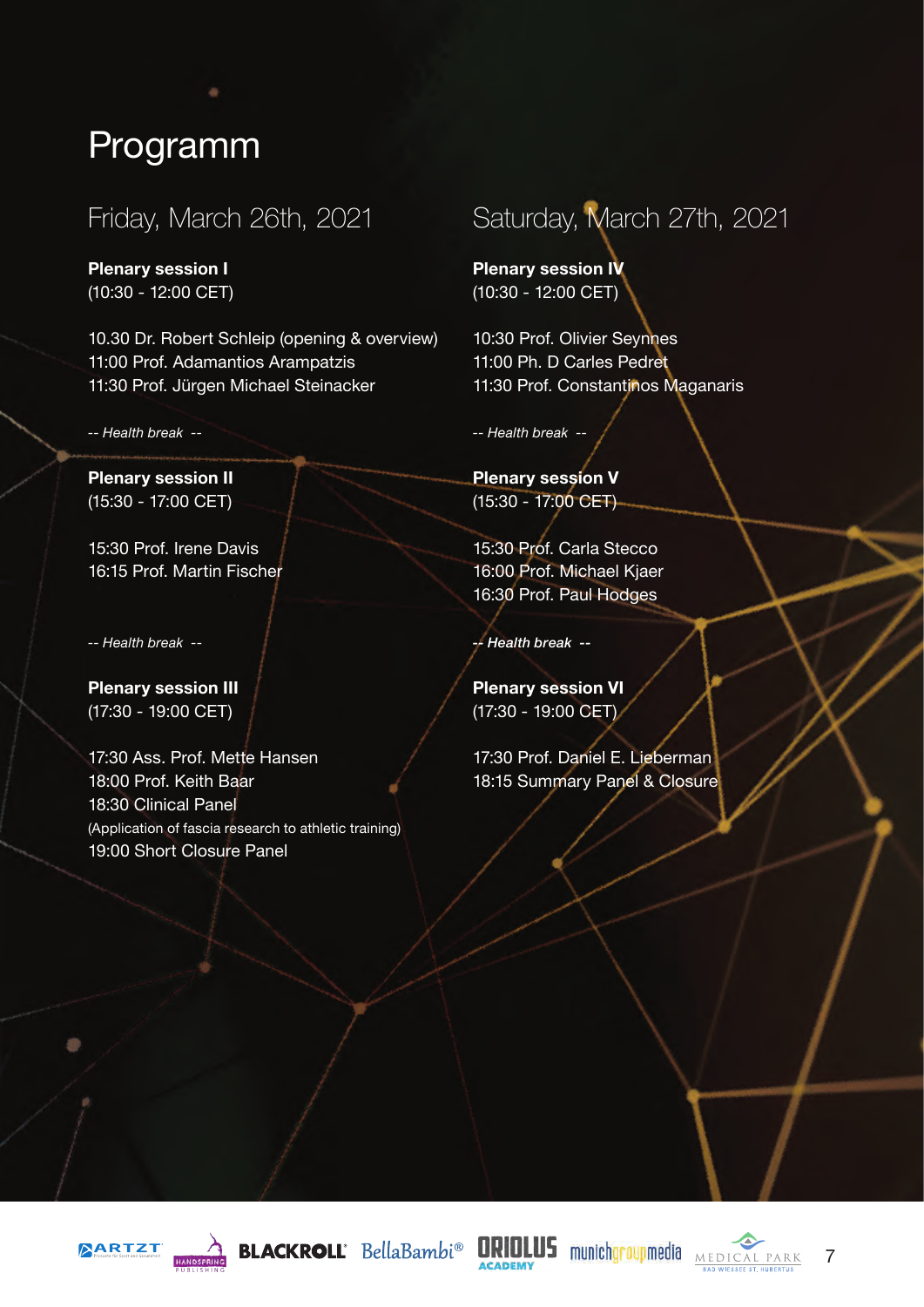# <span id="page-8-0"></span>**Abstracts**











8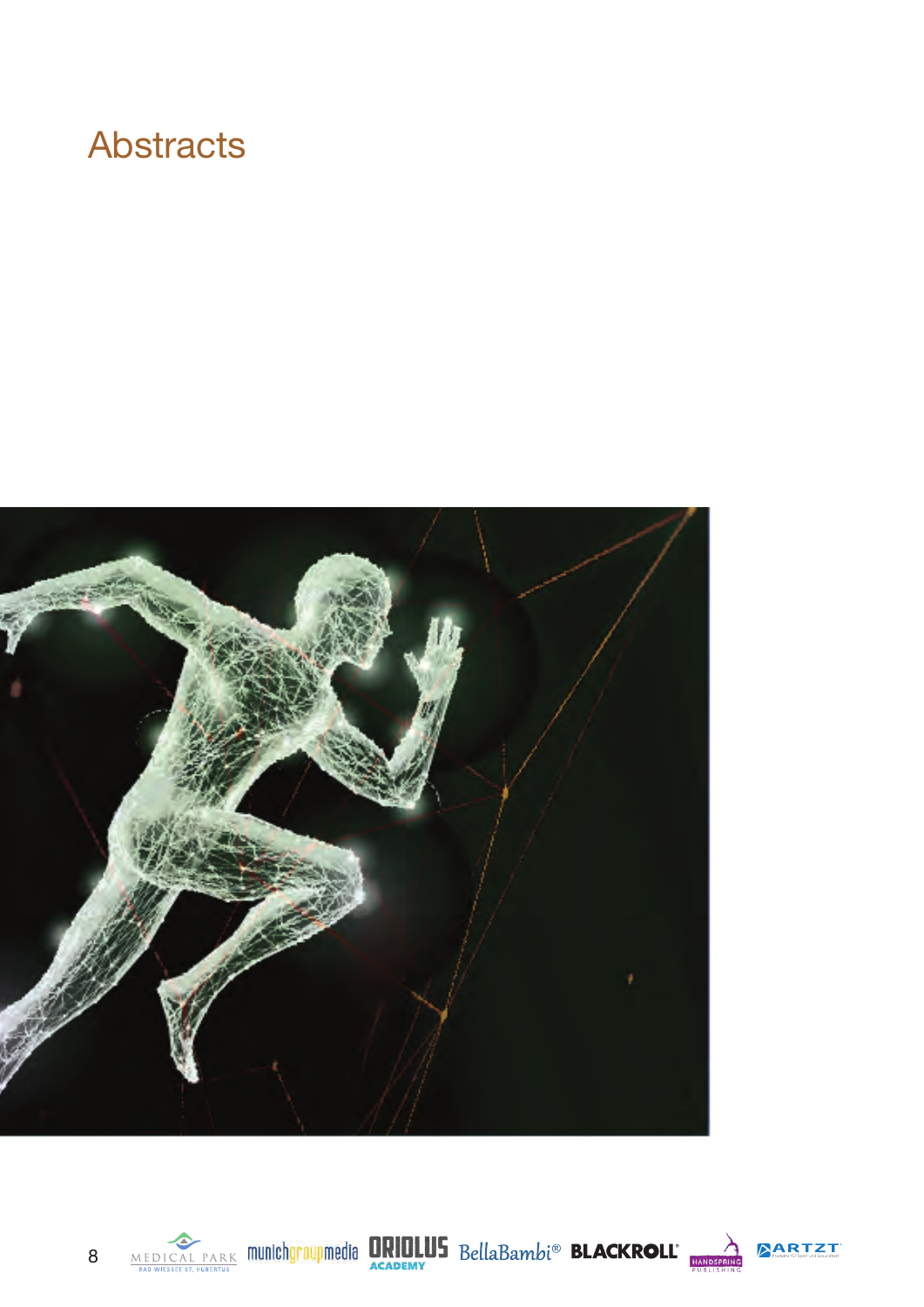# <span id="page-9-0"></span>A Novel Large Area 2-D Shear Wave Elastography Approach to Assess the Physical Properties of Muscles and Fascias

#### **Katharina Bauermeister<sup>1</sup> and Wolfgang Bauermeister<sup>2</sup>**

<sup>1</sup>Technical University of Munich, <sup>2</sup>Kharkiv National Medical University

**Introduction:** High training loads can lead to adaptations in the myofascial system with increased fascia and muscle stiffness. This represents a potential risk factor for sports injuries, especially when the increase of stiffness is one-sided. The underlying pathophysiological mechanism could be related to the clinical characteristics of myofascial trigger points (MTrPs). Clinicians subjectively diagnose MTrPs non-quantitatively through manual palpation, with an experience dependent inter-rater reliability. A promising method to quantify MTrPs is shear wave elastography (SWE). However, to date, researchers mainly measure tissue stiffness values with SWE in small sites of only a few mm<sup>2</sup>, excluding MTrPs. Therefore, the aim of the study is to quantify tissue stiffness analyzing defined areas of several cm², including present MTrPs, in athletes with high training loads, an asymmetric loading pattern and without a history of severe musculoskeletal injuries.

**Research Questions:** Is myofascial stiffness of the rectus femoris (RF) and biceps femoris (BF) different in the dominant (shooting leg) and non-dominant (standing) leg in young competitive athletes?

**Methods:** 20 competitive male soccer players (14.6±0.5 years, 177.5±6.3 cm, 65.7±6.5 kg, 9.2±1.9 training hrs per week) were examined. Youngs modulus E for the muscle (Em) and the fascia (Ef) using 2-D SWE (Resona7, Mindray Bio-Medical Electronics Co., China) was tested with an area of 8.25cm". RF was examined in the midpoint between the superior anterior iliac spine and the upper boarder of the patella and BF in the midpoint between the ischial tuberosity and the fibular head. E values were tested for normality using Shapiro-Wilk test and then evaluated using either paired t-test or Wilcoxon signed-rank test, effect size was calculated as Cohen's d or effect size r (alpha-level=0.05).

**Results:** There was no statistical difference for the Em and the Ef between the dominant and the non-dominant leg in the RF and the BF (p>0.05). Further results show that Em and Ef of the left RF (Em = 20.62+-8.34 kPa; Ef = 24.19(8.91) kPa) was higher than on the right side (Em = 17.36+-3.56 kPa,p=0.016,d=0.576; Ef = 20.46(9.02) kPa,p = 0.027, r=0.306). There was no side difference in the Em and Ef of the BF (p>0.05).

**Discussion:** SWE allows to differentiate stiffness patterns in side-to-side comparison where the subject serves as its own control. Young soccer players show one-sided patterns of increased muscle and fascia stiffness in the RF, independent of their shooting leg. A possible treatment target might be to equalize stiffness between both legs. Follow up studies could clarify, if increased stiffness measured with large area 2-D SWE including MTrPs can be related to higher incidence of overuse injuries.









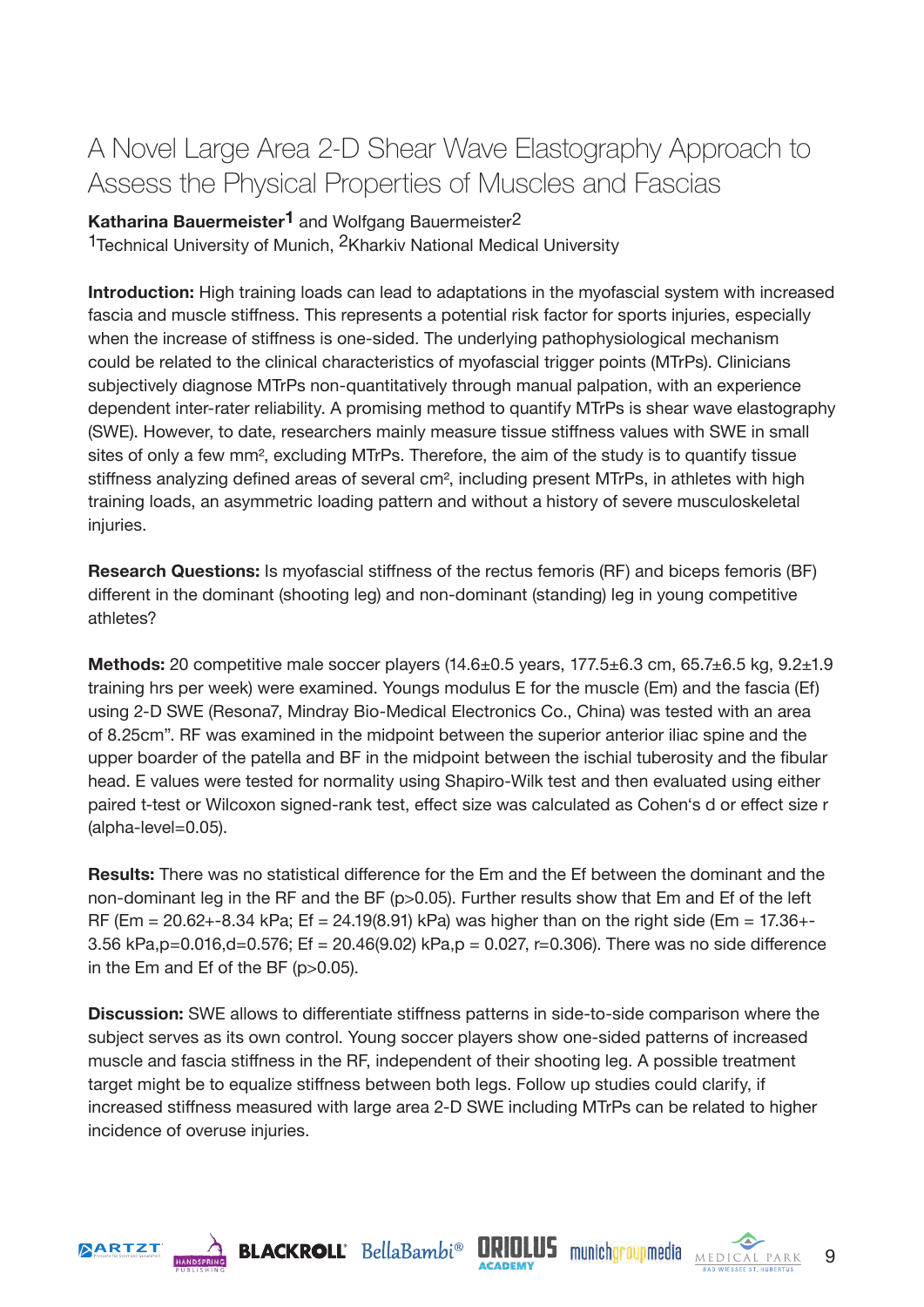# <span id="page-10-0"></span>Large Area Shear Wave Elastography for the Assessment of Muscle Stiffness

**Wolfgang Bauermeister1**, Katharina Bauermeister2, Gunda Slomka3 and Michael Krämer4 1Kharkiv National Medical University, 2Technical University of Munich, 3University Hildesheim, 4Technical University Darmstadt

**Introduction**: For athletes, the assessment of active and passive muscle stiffness is important, because high stiffness is associated with a propensity for overuse injuries and pain. Shear wave elastography (SWE) measures stiffness as Young's modulus of elasticity E in kPa, but it is unclear which E-values are associated with an increased risk for injury. Myofascial trigger points (MTrPs) are associated or even the cause of stiffness but so far, research has excluded them from the measurements. Results of SWE are obtained on small areas (SA-SWE) of only several mm² , large area (LA-SWE) can have a cross section of several cm². LA-SWE can include MTrPs in the measurements which might help to obtain more realistic E-values. They could be used in the future as a reference for diagnosis, treatment and prevention of overuse injuries and pain.

**Research questions**: How does LA-SWE compare to SA-SWE stiffness measurements? Are stiffness values in the lower extremities for soccer players (SOC) different from members of a police tactical unit (SEK) with high physical demands?

**Methods**: 45 SEK members (age: 35.45±7.5yrs) with no recent injuries and 20 elite SOC (age: 14.6±0.5yrs) with no severe previous injuries were screened with a SWE ultrasound-system (Resona 7, Mindray, China) at 7 muscles. 630 E-measurements in the SEK- and 280 in the SOCgroup were obtained as Median(IQR) and analyzed non-parametrically with the Wilcoxon-test, (α-level=0.05).

**Results**: Significantly higher E-values were found in the SOC- versus the SEK-group for: M.rectus femoris (REC) 15.00(6.00) and 18.11(6.35), M.biceps femoris (BF) 12.51(4.42) and 18.68 (4.50), M.gastrocnemius lateralis (GAL)13.00(5.00) and 19.44(6.04), M.gluteus maximus 9.0(3.77) and 21.25(7,71), M.gluteus medius 9.00(3.00) and 19.4(10.08). No significant difference was found for the M.adductor magnus 14.44(7.27) and 16.03(4.45) and M.tibialis anterior 36.00(9.00) and 34.17(7.34).

**Discussion**: In the literature, SA-SWE E-values were: (REC)10-38, (BF)34-35, (GAL)12-45, and (TIB)14-56, similar to those found with LA-SWE in the SEK and SOC groups. Since no other references are available, the significance of these findings needs to be studied further. The higher E-values in the SOC-group could be related to the sport specific demands. If these high values constitute an increased injury-risk needs to be addressed in follow up studies. However, the differences in mean age of the groups only allows a cautious interpretation of the results. Despite this limitation, LA-SWE has shown that the E of muscle can be investigated in large areas, and could possibly lead to an improvement of soft tissue diagnostics.







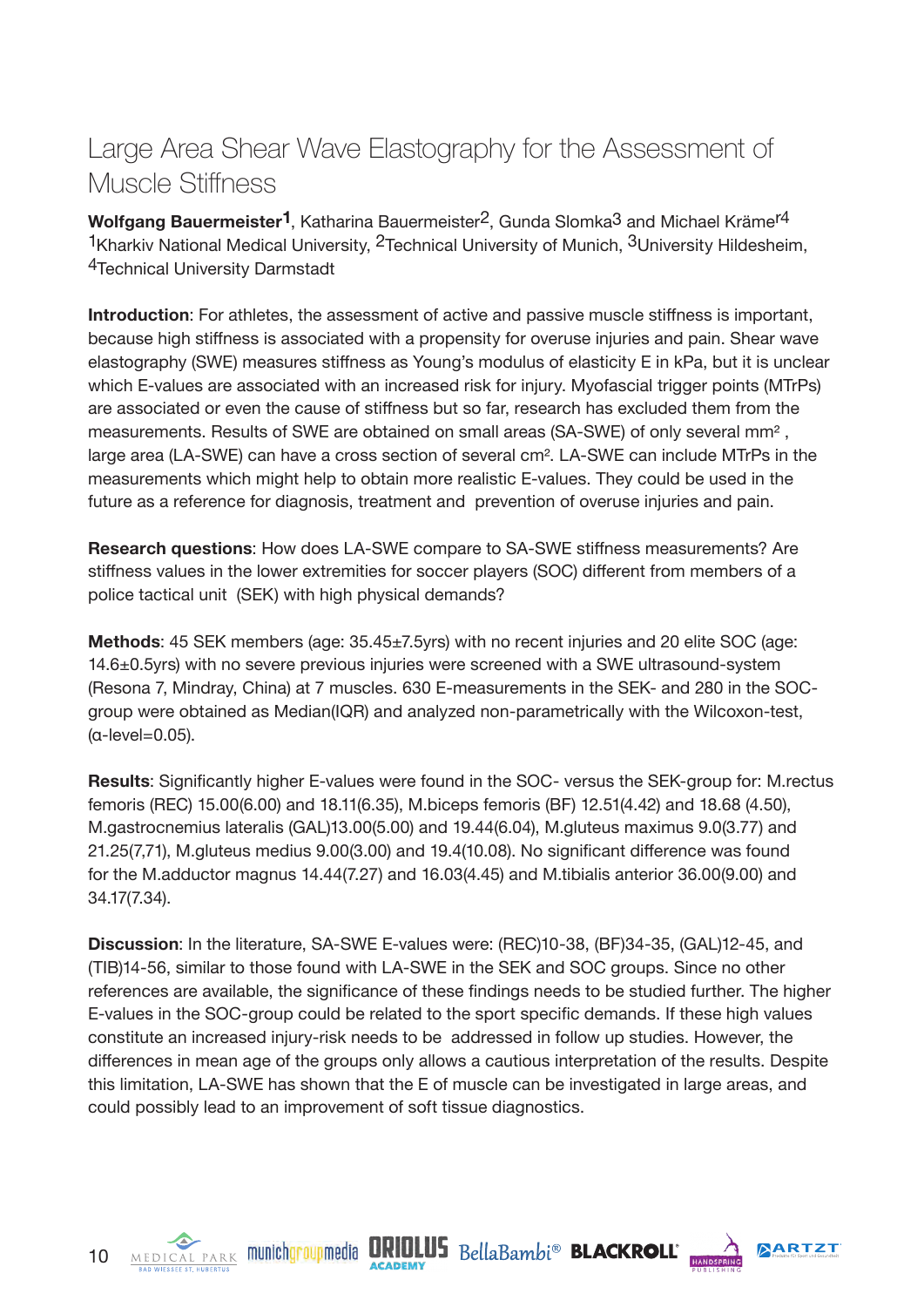<span id="page-11-0"></span>The Difference in the Upper Trapezius Deep Fascia Slide Between Individuals With and Without Myofascial Pain Syndrome: An Observational Case-Control Study

**Valentin III Dones<sup>1</sup>**, Maria Teresita Dalusong<sup>2</sup>, Chiong-Maya Arlene<sup>1</sup>, Vergel Orpilla<sup>1</sup> 1University of Santo Tomas, 2Pamantasan ng Lungsod ng Maynia

**Introduction**: Limited deep fascia slide due to hyaluronan changes is a possible source of musculoskeletal pain. A limited thoracolumbar fascia slide was found in patients with chronic low back pain compared to patients without low back pain. However, no reports have documented limited deep fascia slide of the upper trapezius in patients with myofascial pain syndrome (MPS). Aim. The study determined differences in upper trapezius' deep fascia slides between MPS and non-MPS participants.

**Research question**: What is the difference in the deep fascia slide of the upper trapezius between MPS and non-MPS participants?

**Methods**: MPS and non-MPS participants were recruited from January 2019 to August 2019 in Manila, Philippines. The PT-Sonographer scanned the deep fascia of the upper trapezius using an HS1 Konica Minolta ultrasound machine (Konica Minolta, Inc., Tokyo 100-7015, Japan) with a 5-14 MHz linear-array transducer head. Simultaneously, the participant performed active cervical flexion, extension, right lateral flexion, left lateral flexion, right rotation, and left rotation. Using the Tracker 5.0 © 2018, two blinded physiotherapists independently determined the fascia slide by calculating the cross-correlation between two distant x-axis points of the upper trapezius' deep fascia. The Tracker 5.0 © 2018, a free modeling tool using the Open Source Physics Java Framework operating system, was used to process the deep fascia slide MSUS videos. The multivariate analysis of variance determined differences in deep fascia slides where all six active cervical movements were included in the analysis. Pillai's Trace, ranging from 0 to 1, was used as the test statistic. Alpha-value was set at <0.05.

**Results**: Of the 327 participants (136 non-MPS: 191 MPS) examined, 203 were females (p=0.01). Of the 191 MPS participants, 101 had less than 1-year shoulder pain, and 103 had unilateral shoulder pain. We analyzed 2,988 musculoskeletal ultrasound videos. There is no difference in deep fascia slides in all active cervical movements between MPS and non-MPS groups (Pillai's Trace value=  $0.004$ ,  $p = 0.94$ ). Laterality and chronicity of symptoms do not characterize MPS participants from non-MPS participants (Pillai's Trace values= 0.12, 0.02, p > 0.05).

**Discussion**: A limited deep fascia slide does not characterize MPS participants from non-MPS participants. The laterality and chronicity of MPS do not restrict the deep fascia slide on the upper trapezius of individuals with MPS. Albeit limited deep fascia slide of the upper trapezius do not characterize MPS participants, improvements in MPS symptoms as an effect of myofascial release may still be explained by an improved fascia slide. A significant difference in the fascia slide measurements taken pre-and post-intervention should substantiate this assumption. No high-quality clinical trials have evaluated the myofascial release's effectiveness on individuals with MPS.









11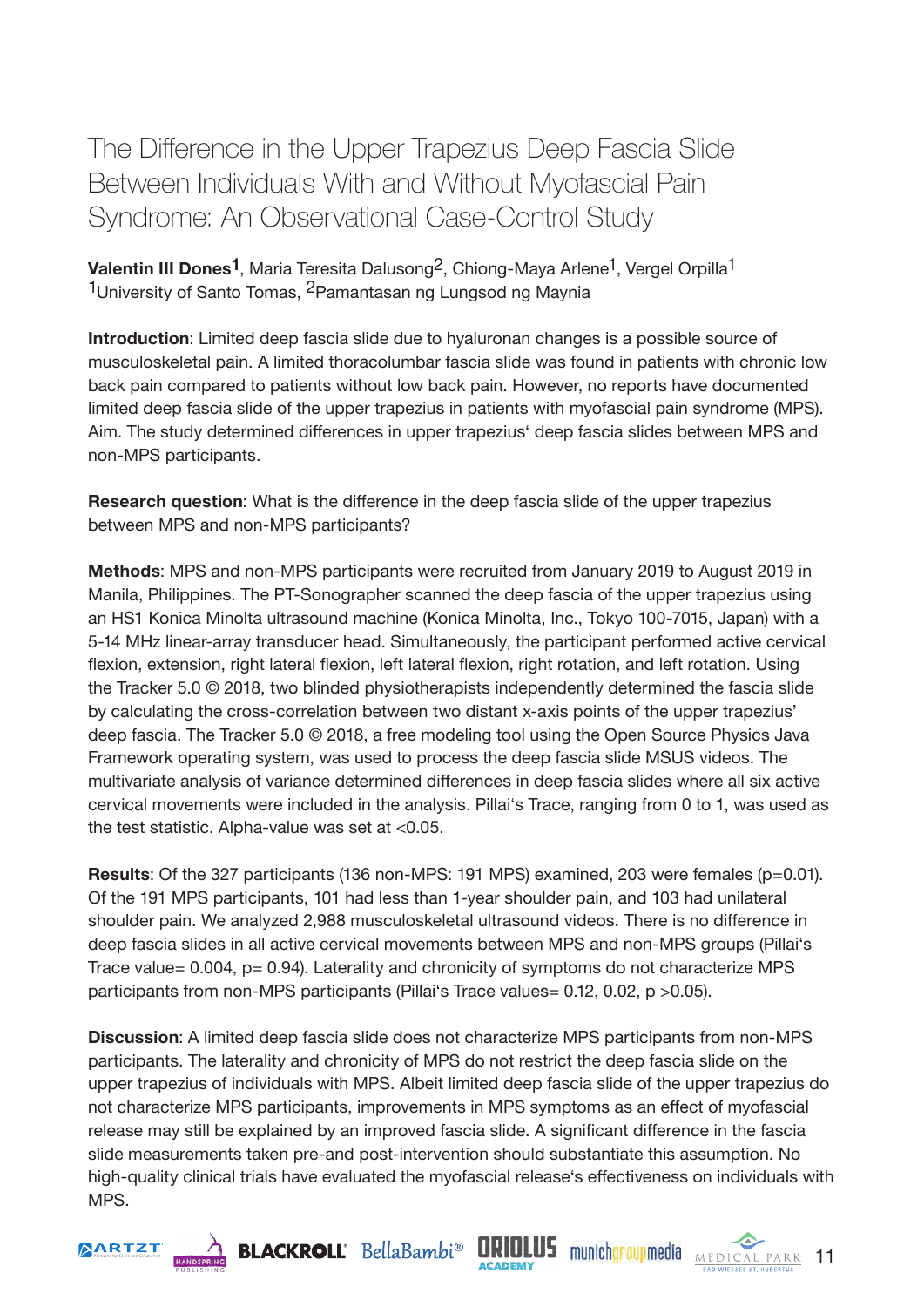<span id="page-12-0"></span>Forward head posture can be corrected with IASTM techniques and neuromuscular exercises, and this is associated with improved functionality in patients with mechanical neck pain: A randomized control study.

**Konstantinos Mylonas<sup>1</sup>**, Pavlos Angelopoulos<sup>1</sup>, Elias Tsepis<sup>1</sup>, Evdokia Billis<sup>1</sup>, Konstantinos Fousekis1

1University of Patras

**Introduction**: The forward head posture (FHP) is a myofascial pathological adaptation that gradually leads to cervical dysfunction and pain, creating a musculoskeletal syndrome with a high epidemiological incidence.

**Research question:** Is it possible to correct the FHP and improve the functionality of patients with mechanical neck pain through a combined application of Ergon instrument-assisted softtissue mobilization technique (IASTM) of the soft tissues of the cervical and thoracic spine (ER) and a program of therapeutic exercise of the same areas?

**Methods**: A total of 20 women, aged 41-62 years, had cervical syndrome with concomitant FHP [mean craniovertebral angle (CVA  $\circ$ ) in sitting = 41.9 and standing = 46.5) participated in this study. The sample was randomly divided into 2 intervention groups receiving either targeted ERGON IASTM applications and strengthening exercises (Group A) of the neck and thoracic area or massage and the same exercises in the same regions (Group B). Eight treatment sessions were performed on all patients, two each week, while the strengthening exercises were implemented throughout the study (4 weeks). The study's outcomes included the assessment of the cervical vertebral angle (CVA) in standing and the neck disability (Neck disability index). FHP was evaluated after the 8th treatment session (after one month) while the cervical spine's functionality through the NDI questionnaire was evaluated before the eighth treatment session and at four weeks post-treatment.

**Results**: The combined application of ERGON IASTM and neuromuscular exercise contributed to a significantly greater improvement in FHP in standing (p<0.001) than the massage and application of the same exercises at the end of the treatment period (4 weeks) which statistically was not maintained at eight weeks. Disability improved in both groups (p=0.05). Nevertheless, this improvement was more evident in Group A than in group B both in 4 ( $Z = -2.864$ ,  $p = 0.004$ ) and eight weeks (Z=-2.684, p=0.004). A significant correlation was observed (rs (20)—0.667. p=0.001) between the two variables at eight weeks as the CVA decreased the functionality of the patients was increased, respectively.

**Discussion**: A combined application of IASTM and exercises for the cervical and thoracic area can induce positive postural adaptations, and this is associated with an improvement in the neck pain patient's functional status.







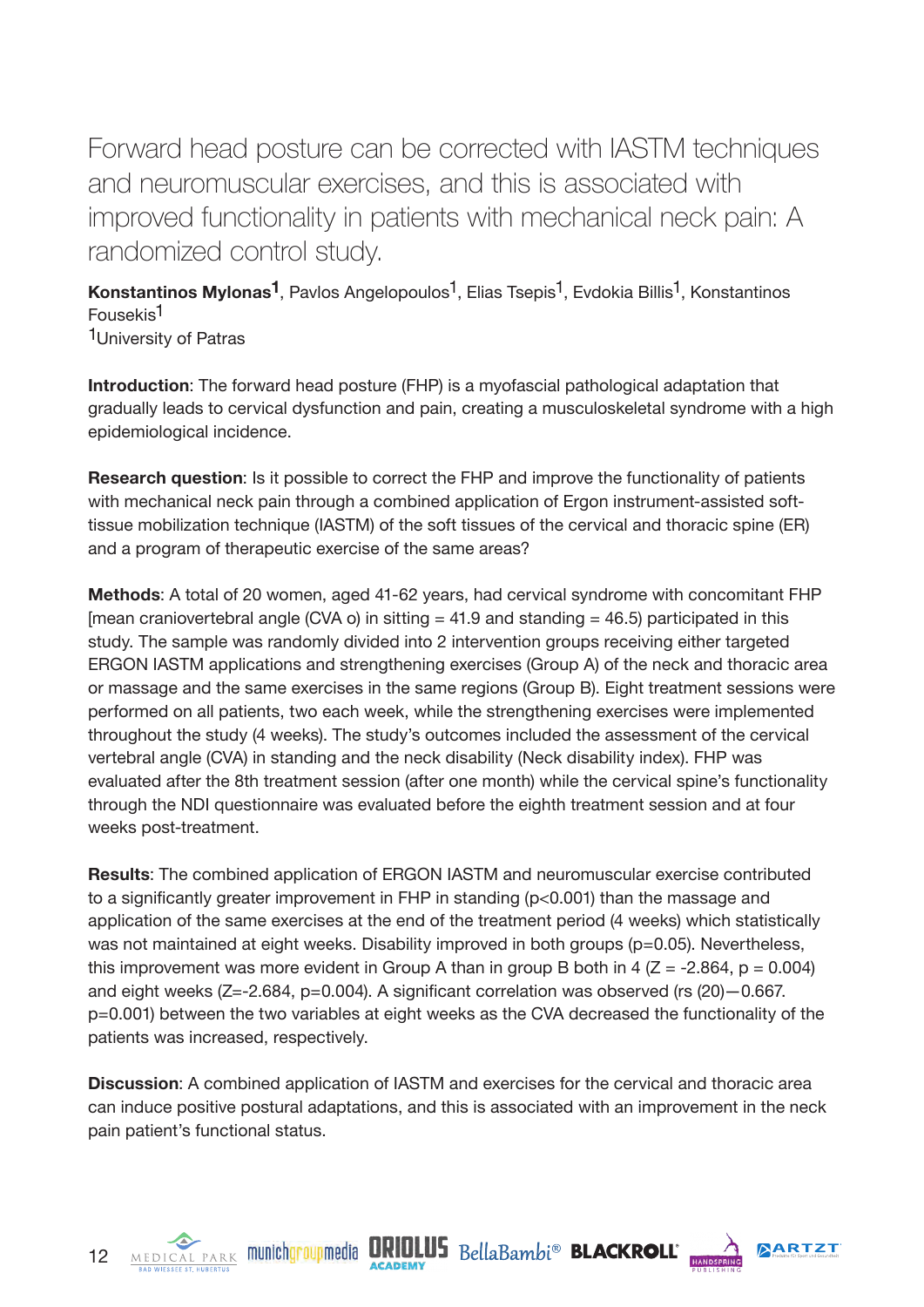## <span id="page-13-0"></span>Biomechanic loads, jump performance, acute and chronic tissue adaptions

**Jürgen Freiwald<sup>1</sup>**, Matthias Wilhelm Hoppe<sup>2</sup>, Christian Baumgart<sup>1</sup>, Raimund Forst<sup>3</sup>, Moritz Hüttel<sup>3</sup>, Rafael Heiß<sup>3</sup>, Isabel Mayer<sup>3</sup>, Christoph Lutter<sup>4</sup> und Thilo Hotfiel<sup>5</sup> 1Bergische University Wuppertal, <sup>2</sup>University Leipzig, <sup>3</sup>University Erlangen, <sup>4</sup>University Rostock, 5Städtisches Klinikum Osnabrück

**Introduction**: There are scientific lacks concerning the acute and chronic effects of foam rolling (FR) on biomechanic loads, tissue adaptions, and performance. To answer these questions we conducted four studies.

**Research Questions**: (1) What are the mechanical loads on the underlying tissue for two popular FR exercises? (2) To what extent does FR affect jump height? (3)To what extent does FR affect arterial and venous blood flow? (4) To what extent does FR affect muscle-specific and connective tissue-specific parameters (stiffness) in recreational athletes with different FR experiences.

**Methods**: (1) With 20 males the vertical ground reaction forces (Kistler) were measured during FR. (2) With 20 males we tested in a randomized cross-over design on different days pre, post, and 15 and 30 min after two interventions (FR, Cycling) and resting (control) the jumping height. (3) With 21 participants we assessed the effect of FR on arterial blood flow of the lateral thigh. Arterial tissue perfusion was determined by spectral Doppler and power Doppler ultrasound. (4) With 40 participants, consisting of 20 experienced (EA) and 20 non-experienced athletes (NEA) we measured with acoustic radiation force impulse elastosonography values (shear wave velocity), obtained under resting conditions (t0) and several times after FR (0 min, 30 min, 6 h, 24 h).

**Results**: (1) During the FR exercises, a mean of 34% of body weight (BW) was applied to the calves and 32% thighs, respectively. The maxima of the individual mean forces were significantly higher with 51% to 55% BW. (2) Jump height did not change after FR, but increased after cycling. (3) Arterial blood flow of the lateral thigh increased significantly after foam rolling exercises compared with baseline ( $p \le 0.05$ ). (4) FR effects on tissue stiffness depend on the athletes' experience in FR. In EA, tissue stiffness of the iliotibial band revealed a significant decrease, in NEA not. Regarding muscle stiffness, after FR no significant changes were detected at any time for EA and NEA.

**Discussion**: FR leads to high pressure of the underlying tissue and increasing arterial blood flow. The greater blood flow to FR could be the result of damage to muscle tissue, as well as blood vessels with reactive increased blood flow. New and worthy of discussion is the finding that FR lead to different adaptations in experienced versus inexperienced athletes.









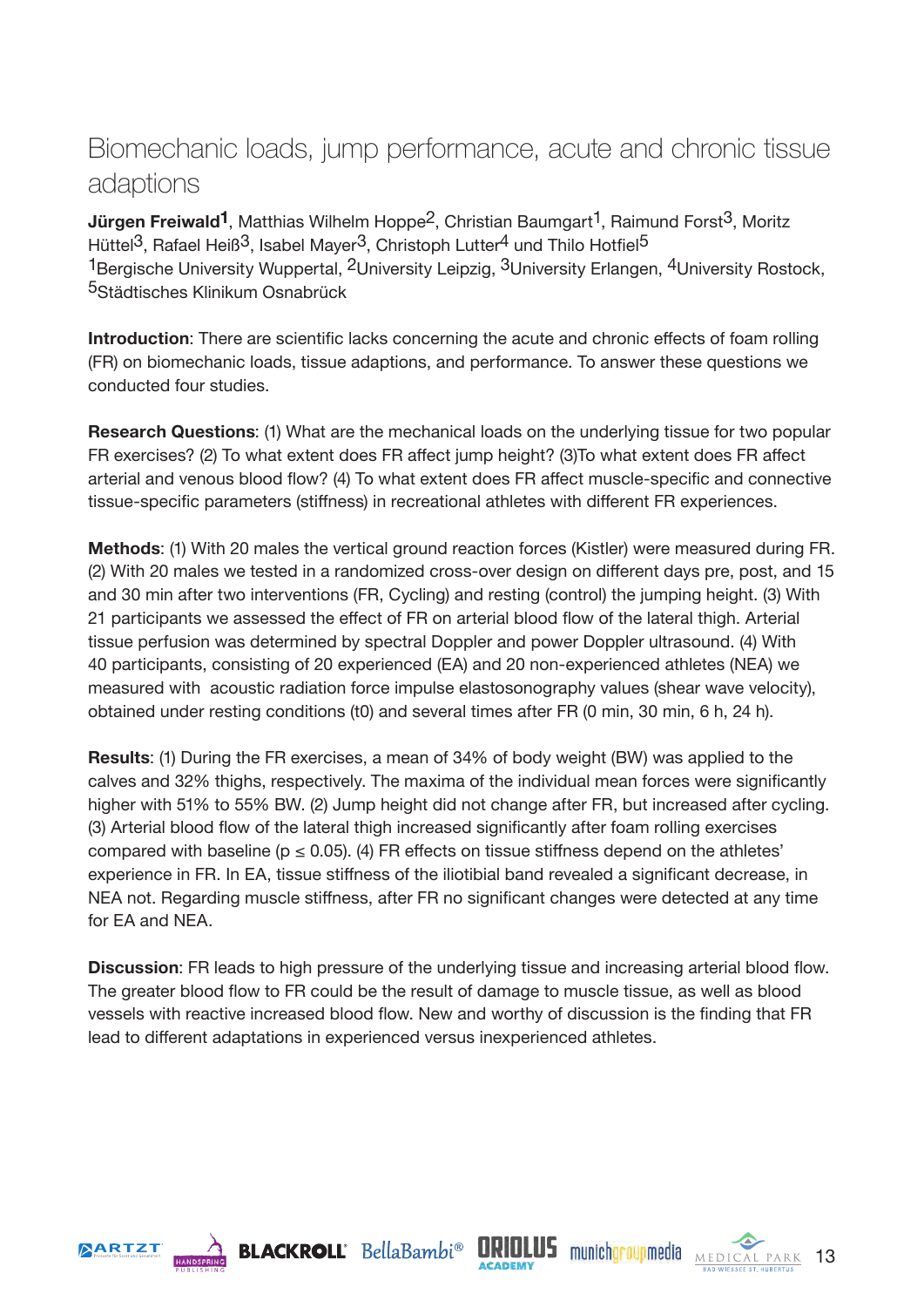# <span id="page-14-0"></span>Force Transmission in Fascial Chains? Myofascial Release on the Plantar Surface Reduces Functional Performance of the Dorsal Kinetic Chain.

Anna Gabriel<sup>1</sup>, Torsten Pohl<sup>1</sup>, Anna Roidl<sup>1</sup>, Jennifer Queisser<sup>1</sup>, Robert Schleip<sup>1</sup> and Thomas Horstmann1,2

1Technical University of Munich, 2Medical Park Bad Wiessee St. Hubertus

**Introduction**: Fascial structures can influence physical capacities like flexibility and strength, also in non-adjacent areas, which are connected via fascial chains. This has already been investigated in practical studies, where for example myofascial release interventions on the plantar surface increased the flexibility in the dorsal kinetic chain. It remains unclear whether myofascial release on the plantar surface also relevantly influences force transmission within the chain.

**Research question**: Does functional performance of the dorsal kinetic chain differ from before to after a myofascial release intervention on the plantar surface?

**Methods**: 17 healthy participants (nine female, eight male) between 18 and 30 years ((mean±SD) age, 25.0±3.2 years; height, 172.0±8.0 cm; weight, 66.8±11.4 kg) took part in this non-randomized controlled trial. Subjects performed a physical performance test, the Bunkie test, prior to and right after a self- and therapeutic myofascial release intervention on the plantar surface of the dominant leg. Therefore, participants did a reversed plank on a stool and then lifted the dominant leg to test the contralateral leg and vice versa while time to exhaustion was measured in seconds. The testing procedure was performed twice: with legs straight to test the posterior power line (PPL) and with knees 90° flexed to test the posterior stabilizing line (PSL). The main and interaction effects of the factors time and treatment were evaluated by comparing four linear models with an Analysis of Variance (α-level=0.05).

**Results**: The statistical analysis indicates a significant interaction between time and treatment for PPL and PSL (p < 0.05). Thereby, the performance of the treated leg in the Bunkie test decreased by 17.2% from 33.1±9.9 s to 27.4±11.1 s for the PPL and by 16.3% from 27.6±9.8 s to 23.1±11.7 s for the PSL. This is in contrast to the non-dominant leg where performance increased by 5.1% from 29.7 $\pm$ 9.6 s to 31.1 $\pm$ 8.9 s for the PPL and by 3.1% from 25.7 $\pm$ 1.5 s to 26.5 $\pm$ 1.7 s for the PSL.

**Discussion**: Our results might be of relevance for the field of sports and rehabilitation where myofascial release is frequently applied without considering this potential side effect. Therefore, timing of the treatment with regard to upcoming physical demands in the support of athletes should be considered. Still, the problem of lacking practical, specific and valid measurement methods for force transmission in fascial chains remains.







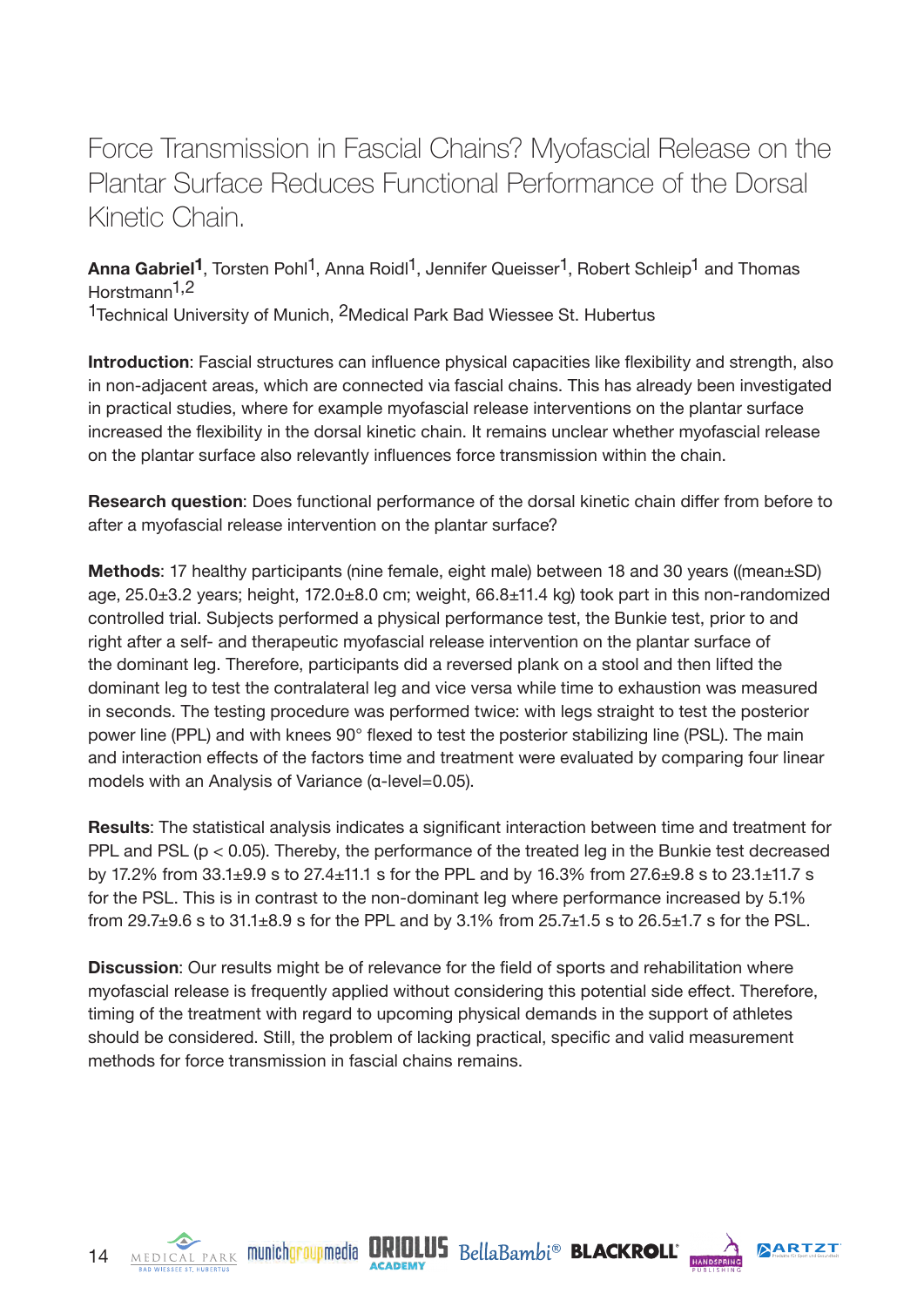## <span id="page-15-0"></span>Why do we assess the Fascia Lata (the Fascia Profundis) when we assess Quadriceps extensibility?

Franck Germain<sup>1</sup>, Arthur Mayet<sup>2</sup>, Raphaël Perrin<sup>1</sup> 1SCM Kinéquipe, 2Hôpital de Nord Franche-Comté

**Introduction**: When associating hip extension and knee bending in the sagittal plane, clinicians have traditionally considered this to be an assessment of rectus femoris extensibility. The fascia profundis (the fascia lata) is often neglected but as the thigh cover it may be involved in the stretch.

**Research questions**: Stretching of the front thigh involves two layers of tissue, the rectus femoris and its cover, the fascia lata. Our aim was to find out which structure is assessed when clinicians measure quadriceps extensibility. Is the participants' perception consistent with the physics of reaction forces and the coordinates of the stretched structures calculated by the tendon travel method?

**Methods**: The pelvis of 11 men and 5 women were stabilised with a stretching device we built ourselves in order to assess the front thigh passive reaction force. Reaction forces directions and intensities were analysed, average values and standard deviation were calculated. The patella travel was used to calculate the average coordinates and the standard deviations of the stretch structures at hip level. We recorded the reaction force of a patient with a complete tear of his left rectus femoris during a 10 minutes static stretching session to compare it with the healthy leg. Participants were asked to point out the stretched area at 90° and 120° of knee bending and the barycenter of these areas were calculated.The pelvis was stabilized with a stretching device in order to assess the front thigh passive reaction force during the experiment. Reaction forces direction was analysed in order to determine which structure was tightest. This reaction force was recorded with and without rectus femoris during a 10 minutes static stretching session to assess the role of rectus femoris in stretching. Considering the well documented patella travel the coordinates of the stretch structure were calculated at hip level. Participants were asked to point out the stretched area during the experiment and the barycenter of this area was calculated.

**Results**: The reaction force of the thigh is orientated 33° (SD: 6°) sideway and its intensity was 60 Nm (SD: 19 Nm). The barycenter coordinates of all the stretched structures is very stable (X=17.0 mm SD: 1.2 mm, Y=43.2 mm SD: 3.0 mm. The average external rotational torque of 6 Nm (SD: 3.7 Nm) registered can only be mediated by fascia lata. The reaction force of the rectus femoris appeared to be about 25% of the total reaction force during a 10 minutes static stretching. Participants reported perception was that the stretched area could be anywhere on the fascia lata and not necessarily localized on the rectus femoris.

**Discussion**: Clinicians typically assess the fascia lata when assessing quadriceps extensibility. When knee bending is over 70° and the hip is extended, the fascia lata seems to store and release elastic energy like a wide elastic. Participants perceptions are consistants with the physics of the front thigh.









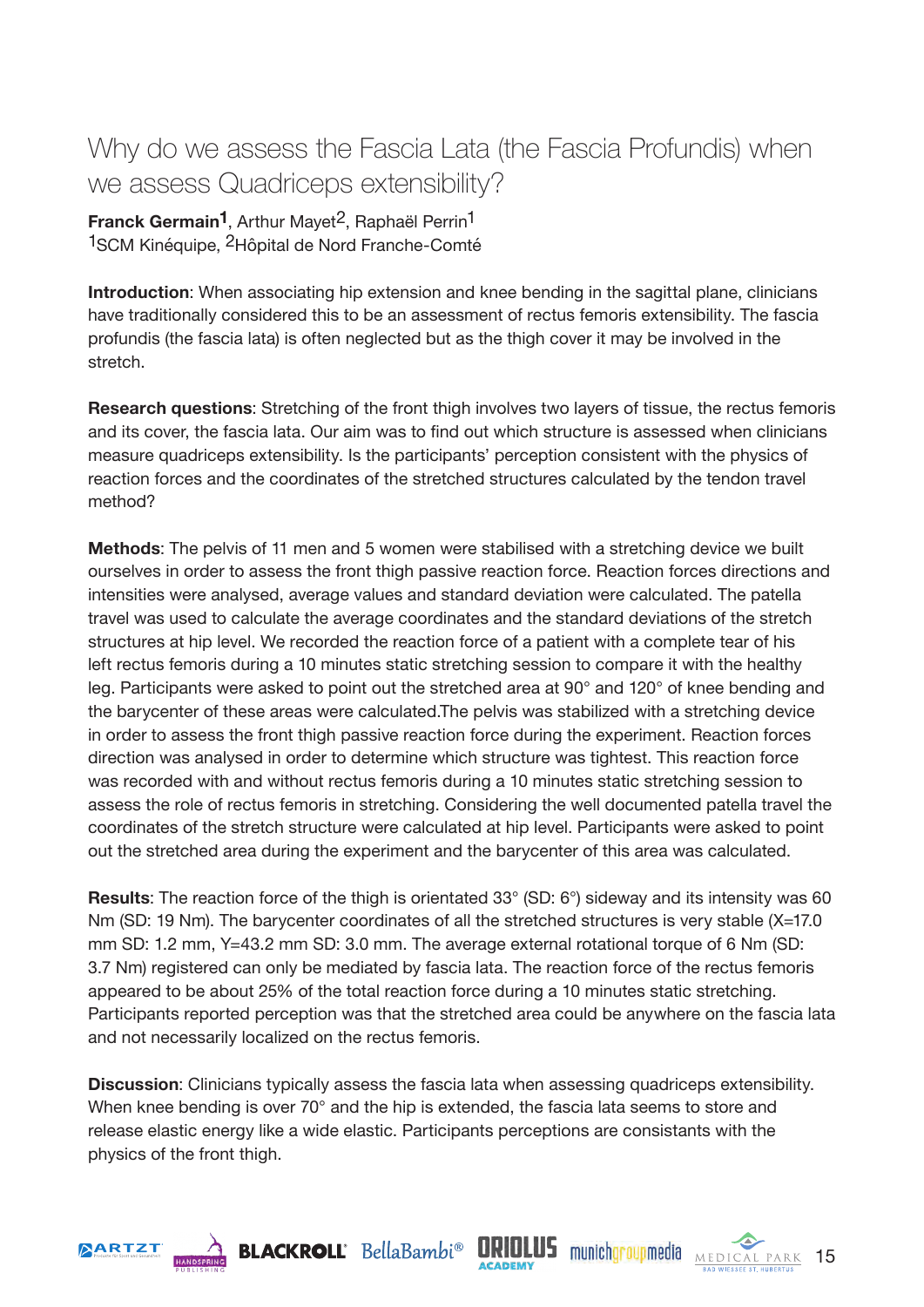## <span id="page-16-0"></span>Myofascial points treatment with extracorporeal shock waves: a novel approach for plantar fasciitis

Lucrezia Tognolo<sup>1</sup>, Federico Giordani<sup>1</sup>, Andrea Bernini<sup>1</sup>, Carlo Biz<sup>1</sup>, Anna Chiara Frigo<sup>1</sup>, Pietro Ruggieri<sup>1</sup>, Carla Stecco<sup>1</sup> and Stefano Masiero<sup>1</sup> 1University of Padova

**Introduction**: Plantar fasciitis (PF) is a common cause of heel pain. Since the plantar fascia is anatomically connected with the lower limb's fascial system, they should be considered as a unique structure. Recent studies suggest that PF may be a consequence of myofascial impairment proximal to the pain area with a biomechanical disequilibrium of the entire limb and pelvis. Among the several conservative treatment options, Extracorporeal Shock Wave Therapy (ESWT) is proposed as the standard therapy. Additionally, Fascial Manipulation (FM) is a manual therapy that aims at restoring the correct fascial gliding to regain biomechanical equilibrium.

**Research question**: By combining FM and ESWT, the purpose of this study was to evaluate the effectiveness of ESWT on the impaired myofascial trigger points of the limbs and pelvis on subjects with PF and compare this treatment to the ESWT traditional approach.

**Methods**: Thirty patients suffering from PF were randomly assigned to an Experimental treatment Group (EG) and a Traditional treatment Group (TG). EG received a focused ESWT on myofascial trigger points selected according to FM method, while TG patients were treated with the focused ESWT traditional approach on the medial calcaneal tubercle. Every patient underwent a 3-sessions program (once a week) and follow-ups after 1 and 4 months. For each session, 1500 shocks per point (0.05-0.167 mJ/mm2, 5 Hz) to EG and 2000 shocks (0.32 mJ/mm2, 5 Hz) to TG were administered. Before treatments and follow-ups, outcome measures (Italian Foot Functional Index, 17-iFFI; Foot and Ankle Outcome Score, FAOS) were recorded. Mixed-model statistical analysis was performed considering the difference between each session and the baseline values (first session's score).

**Results**: 17-iFFi and FAOS were observed to improve following the treatments in both groups; this was confirmed during follow ups. Comparing to baseline, 17-iFFI significantly decreased over the course of the sessions (time effect  $p < 0.0001$ ), while FAOS increased accordingly (time effect p  $<$  0.0001). The EG performed best both for 17-iFFI (treatment group effect  $p = 0.0016$ ) and FAOS (treatment group effect  $p = 0.0072$ ) starting from the third treatment.

**Discussion**: ESWT on the myofascial trigger points reduced heel pain in patients with PF by restoring the correct gliding and biomechanical equilibrium of the fascial system. It could represent an interesting alternative with better outcomes in terms of recovery time compared to traditional ESWT for the conservative management of PF.









16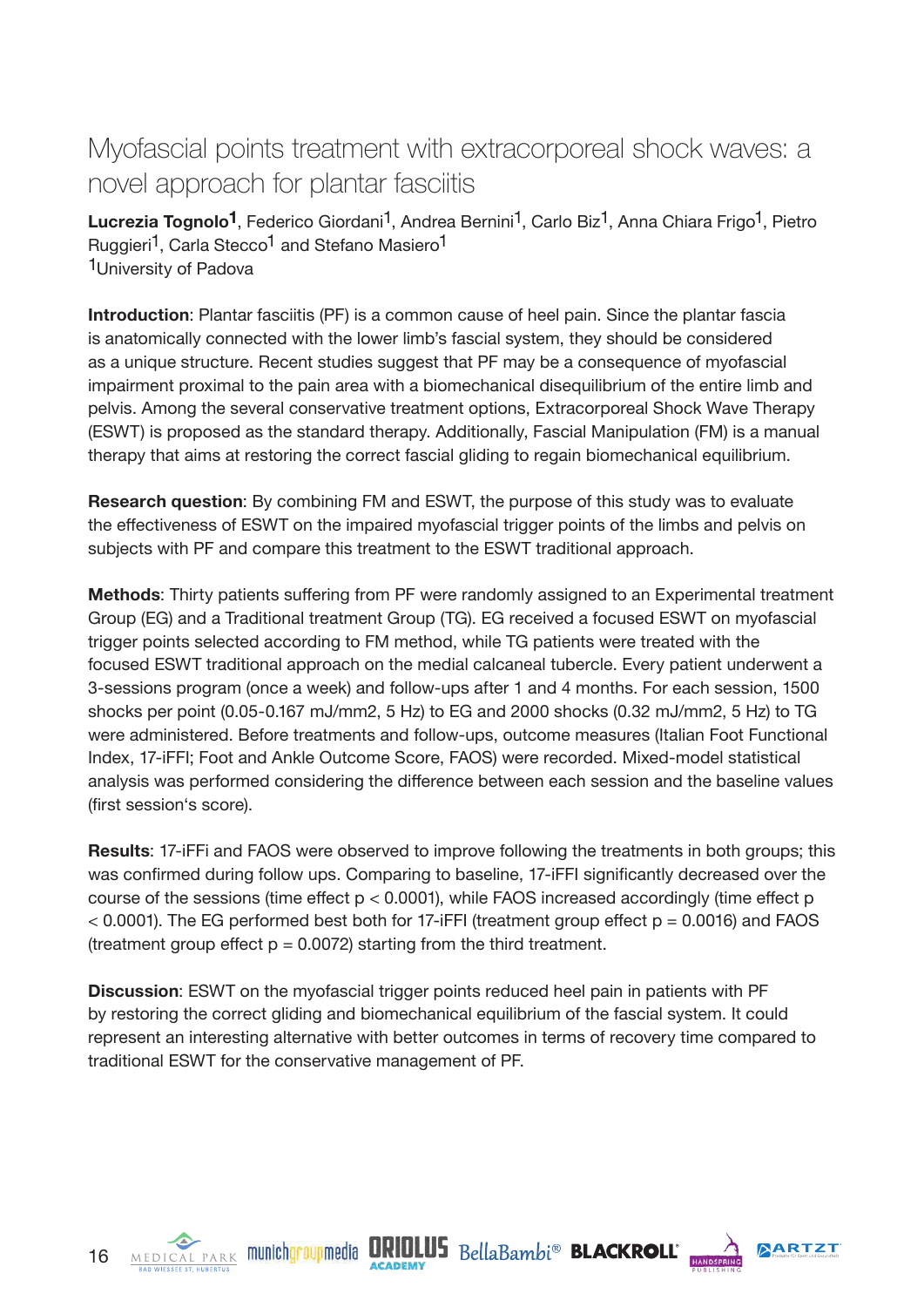# <span id="page-17-0"></span>Decompression Typed Kinesiology Taping Increased Blood Circulation and Improved Sensory function

**Tomonori Kawai<sup>1</sup>**, Koichi Takamoto1 and Itsumu Bito<sup>1</sup> 1 University of East Asia

**Introduction**: Kinesiology Taping is a therapeutic procedure that is considered to facilitate fascial unloading by reducing tension in the fascial layers. The exact mechanisms of Kinesiology taping have been unproven. The physical decompression theory explains subcutaneous space and fascia caused by decompressed taping which may offload sensory nerve endings and promote the removal of exudate substances. Therefore, the application of decompression taping may improve circulation and sensory function. The purpose of this study was to determine if the decompression typed Kinesiology taping affects blood circulation and sensory function.

**Research question**: 1, Can decompression Kinesiology taping method influence blood circulation? 2, Does decompression Kinesiology taping method affect sensory function? 3, Do any undesirable effects occur during the application or after?

**Methods**: Eight healthy male recreational weightlifters were selected (age 29.9±5.8yrs, BMI  $24.2\pm2.5$  kg/m<sup>2</sup>) for this study. Palmar artery pulsation (PAP) was evaluated by an ultrasonic doppler measurement device (Hadeco,Inc.). The participants have also assessed touch sensation on the hand region by using VAS (Visual Analog Scale) before and after the application. Decompression kinesiology taping was taken place on the unilateral side of the forearm area for 15 minutes. The side-to-side difference was analyzed by paired t-test before and after application.

**Results**: PAP (+4.4±1.5 beats/min) and sensory function (3.25±0.71 mm VAS) were increased on the applicated side ( $p=0.007$  and  $p=0.02$ ), while no significant change was found on the un-applicated side  $(+0.13\pm1.2$  beats/min) and sensory function  $(0.75\pm0.7$  mm VAS), (p=0.78 and p=0.12).

**Discussion**: Decompression typed kinesiology tape increases blood circulation and sensory function which indicates decompression taping method may affect facilitating fascial unloading.









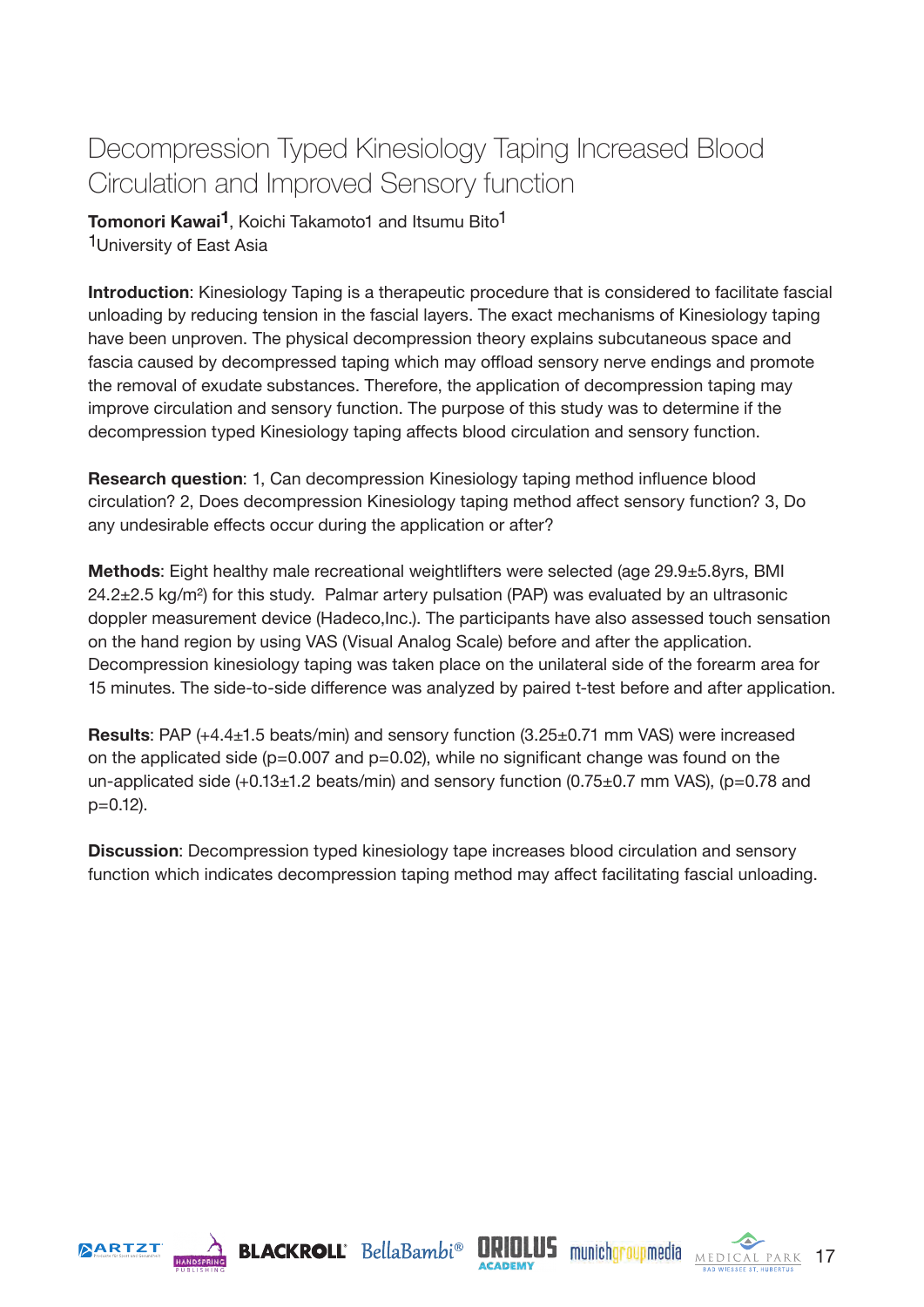# <span id="page-18-0"></span>Children Running in Conventional Shoes have a Lower Peak Loading Rate but greater Asymmetry than in Minimalist Shoes

**Jae Sung Kim<sup>1</sup>**, Scott Wearing<sup>1,2</sup>, Karsten Hollander3, Simon McSweeney<sup>1</sup> <sup>1</sup>Queensland University of Technology, <sup>2</sup>Technical University of Munich, <sup>3</sup>Medical School Hamburg

**Introduction**: Peak vertical force loading rates (PLR's) during shod running have been implicated in the development of lower limb injuries in adults. While "cushioning" properties of shoes remain a prime candidate for lowering PLR's, surprisingly little research has investigated the effect of footwear on PLR's and their symmetry between limbs of children during running.

**Research Question**: This study compared the magnitude and symmetry of PLRs in children during running in conventional and minimalist running shoes. It was hypothesized, that (1) as shown in adults, a conventional shoe would result in a significantly lower PLR in children during running than a minimalist shoe, and (2) there would be no difference in symmetry of PLR between shoes.

**Methods**: Eight healthy children (10.4±1.3 years, 1.45±0.06 m and 37±6 kg) ran at a matched, self-selected speed on an instrumented treadmill (FDM-THM-S, Zebris Medical GMbH, Germany) while shod with either a conventional (New Balance KR680) or minimalist (New Balance WT10) (Minimalist Index score 72%) running shoe. Shoes were of identical size (US male 6) but the conventional shoe was heavier (248g vs 168g), had a thicker (30mm vs 23mm), softer midsole (Shore A,  $46\pm1.7$  vs  $49\pm1.9$ ), and a steeper heel pitch (13mm vs 3mm). Following acclimatization, vertical ground reaction force and temporospatial gait data were recorded at 120 Hz during steady–state running. Shoe order was counterbalanced between children. Foot–strike patterns were determined by visual inspection of pressure distribution at initial contact for each electronic footprint. Peak vertical ground reaction force and PLR, defined as the peak instantaneous force differential during the loading phase of gait, was calculated. Gait asymmetry was assessed using the symmetry index. Paired t-tests were used to compare differences between shod conditions  $(α=.05)$ .

**Results**: All children adopted a rearfoot foot–strike pattern during shod treadmill running. Running in conventional shoes was characterised by a significantly lower PLR ( $\approx$ 15%, t7=3.07, P < .01), but higher PLR asymmetry  $\approx 183\%$ , t7=4.01, P < .01) than running in minimalist shoes.

**Conclusions**: PLR was lower in children when running in conventional compared to minimalist shoes but resulted in a greater PLR asymmetry. While the findings tend to support the growing body of evidence that conventional running shoes are more effective at reducing peak vertical loading rates than minimalist shoes, they also highlight, for the first time, a potentially detrimental effect of conventional running shoes on PLR asymmetry in children, which may have implications for running-related injury.

**Acknowledgements**: The authors thank New Balance Athletic Shoes Inc.





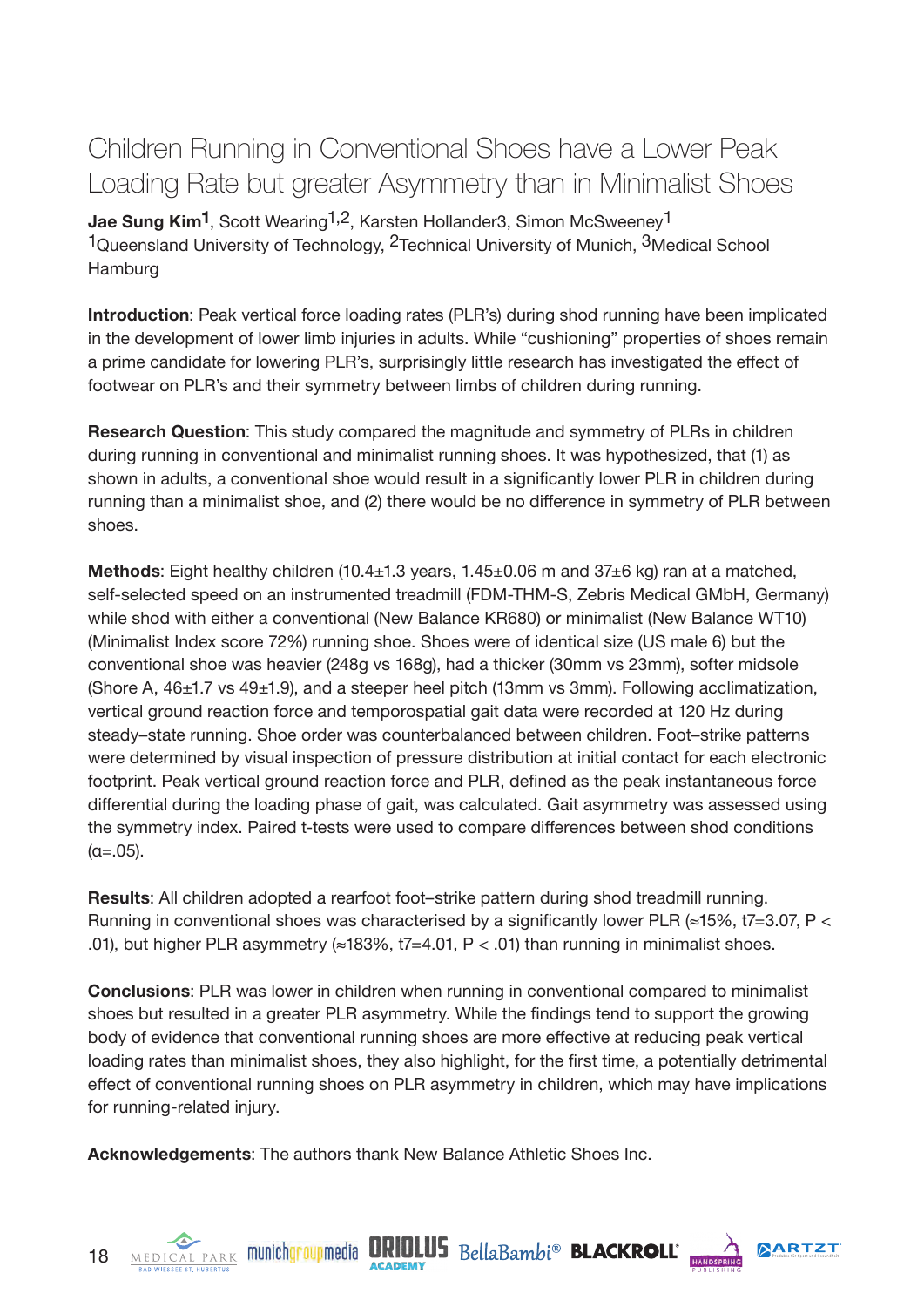## <span id="page-19-0"></span>Effects of myofascial release and strenuous exercise in epigenetic modulation in Muay Thai athletes.

**Fabiana Silva<sup>1</sup>**, Viviane Elsner<sup>2</sup>, Aline Morais, Jerri Ribeiro<sup>3</sup>, Milena Braga<sup>2</sup>, Lucio Iraci, Daniela Pochmann

<sup>1</sup>Cirklo Health Learning, <sup>2</sup>Centro Universitário Metoditsa IPA, <sup>3</sup>Universisidade Federal do Rio Grande do Sul

**Introduction**: It is well established that fascia is innervated as well as some types of fascial techniques that can modulate the neural pathways and mechanotransduction can lead to cellular activity. It has been pointed out that manual therapy might modify tissue differentiation by modulating the expression of specific genes through epigenetic change. However, the molecular mechanisms involved in this response are not elucidated. A growing body of evidence reported that Brain-derived neurotrophic factor (BDNF), a protein known to promote neuronal protection, survival, remodel axonal and dendritic growth and synaptogenesis is up-regulated in response to therapeutic interventions such as massage and physical exercise. Additionally, it has been pointed out that manual therapy might modify tissue differentiation by modulating the expression of specific genes through epigenetic change.

**Research question**: Can manual myofascial release (MR) before or after a single bout of exercise influence epigenetic modulation and BDNF levels in Muay Thai (MT) athletes?

**Methods:** The study included seven male MT Athletes (n=7) aged 18-45 years old practicing the sport for at least 1 year and often practice at least twice a week. They were first submitted to the MR and after a single bout of strenuous exercise training on the treadmill (MR + EXE). Seven days after they performed initially the single bout of exercise and subsequently received the MR (EXE  $+$ MR). For biomarkers analysis, blood collections previous and post-interventions are made. Data were tested for normality with the Shapiro-Wilk test. Quantitative data were presented as mean  $\pm$  standard deviation and categorical data through relative frequency. The analysis of variance of repeated two-way measurements, taking time and group as main factors, followed by a Bonferroni post-test was used for multiple comparisons. Relative differences were calculated with the baseline value and compared between groups using a t-Student test for independent data. The level of statistical significance was set at  $p < 0.05$ .

**Results**: BDNF plasma levels were not altered after intervention in both groups (p>0.05). Regarding the epigenetic analysis, a significant increase in global histone H4 acetylation levels was found only in the MR  $+$  EXE group after an intervention (p0.049 $II$ ). However, no significant changes were observed on global histone H3 acetylation levels (p>0.05). Our data demonstrated that a single session of manual MR associated with exercise-induced epigenetic changes, specifically histone H4 hyperacetylation levels, an indication of increased gene expression, without altering BDNF levels in MT athletes.









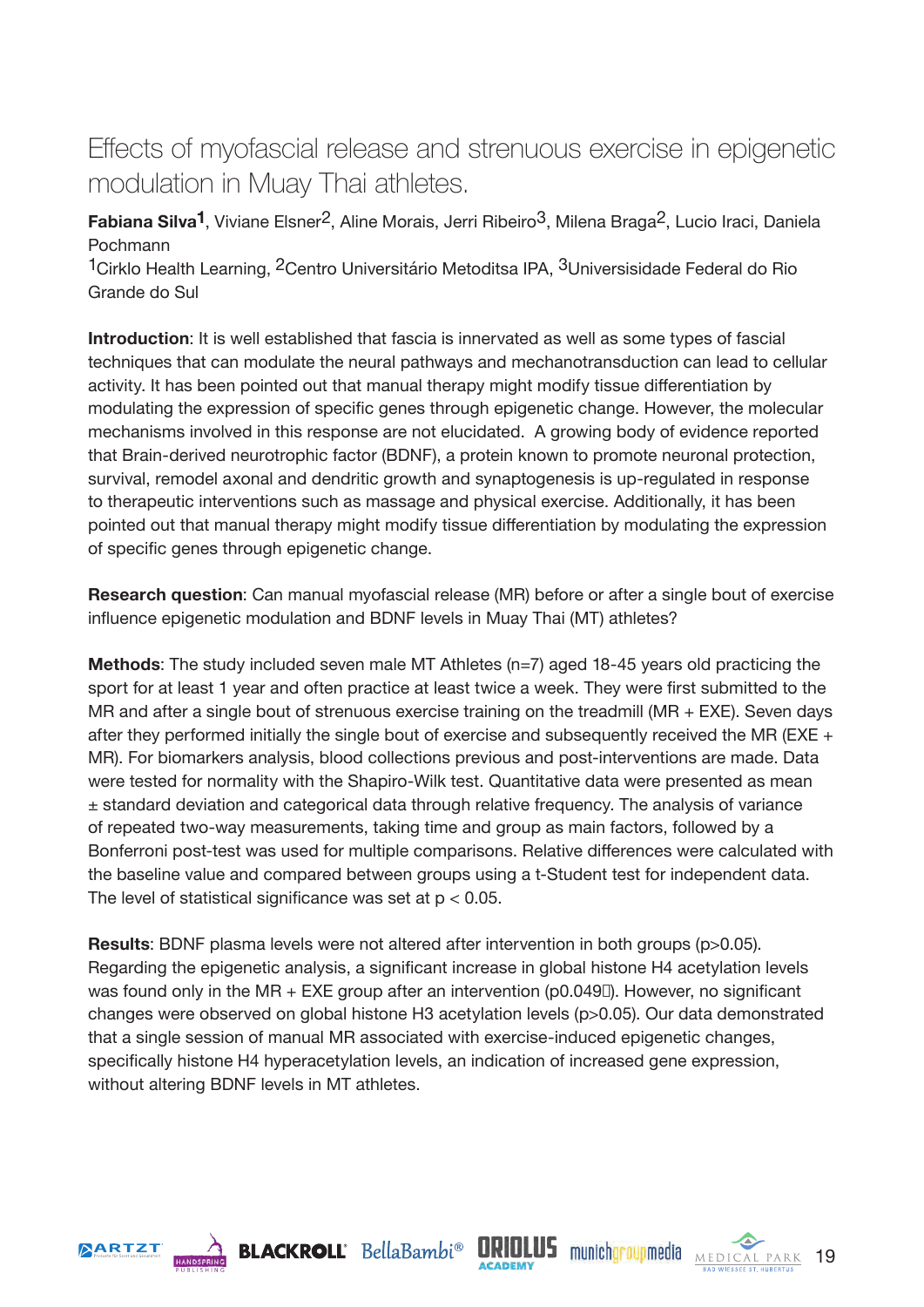**Discussion**: It was demonstrated a significant increase in BDNF levels after a 4-weekaromatherapy massage program twice per week (totaling 8 sessions) in adult subjects, suggesting a role of this in neurotrophin response. Thus, we may suggest that a single manual MR is insufficient to modulate BDNF levels, and possibly a longer period of intervention is necessary to influence this response. We showed a significant histone H4 hyperacetylation status after a single bout of strenuous exercise in MT athletes. Importantly, this result was observed only in the MR + EXE group, suggesting that manual MR before training is mandatory for this response. Corroborating this idea, it was previously proposed that manual therapy changing the extracellular matrix might promote mechanical signals that are crucial regulators of cell behavior and tissue differentiation by affecting gene regulation through epigenetic modulation. These findings might contribute to elucidate the complete and exact epigenetic pathways involved in the MR associated to exercise impact in MT athletes.







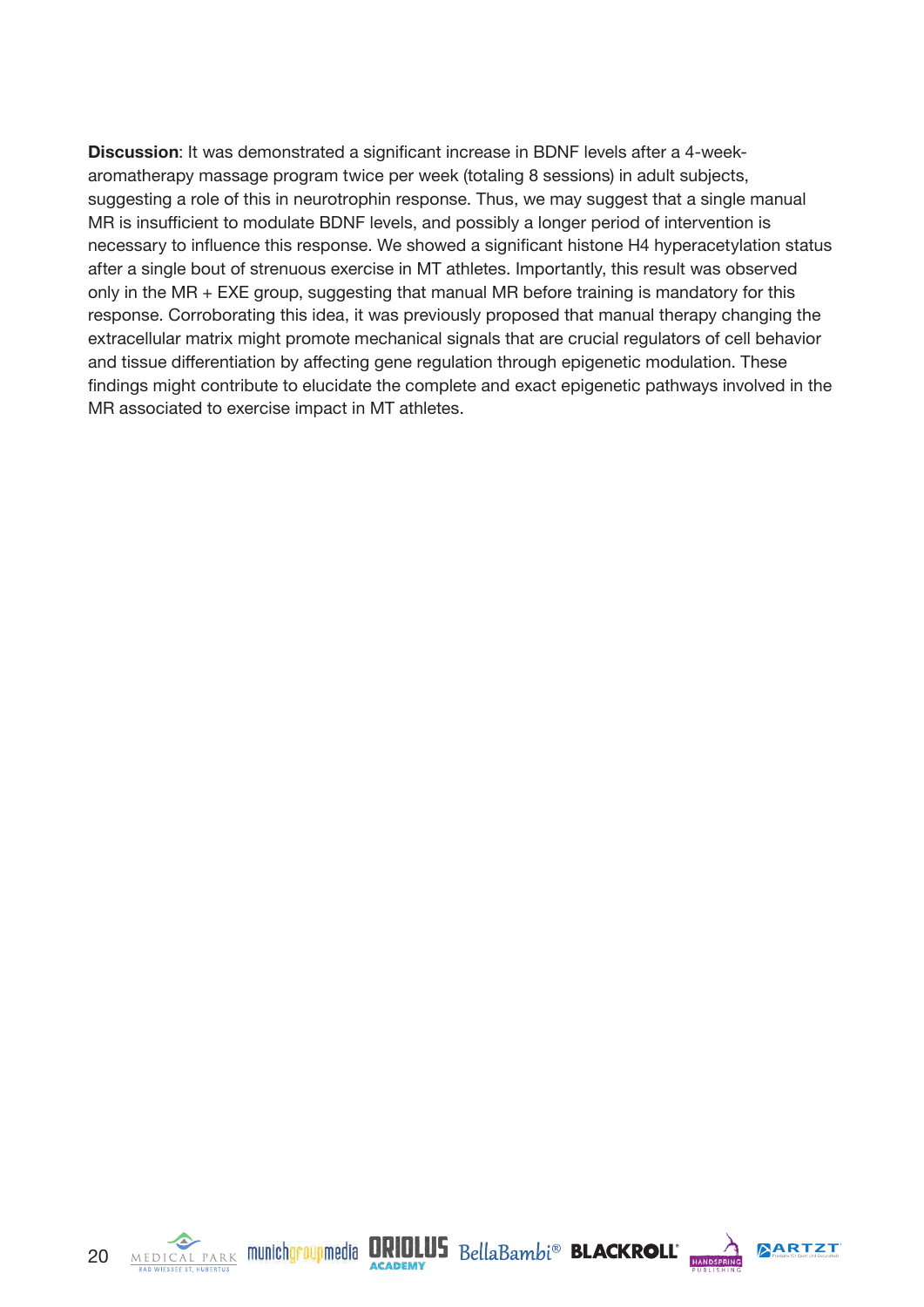## <span id="page-21-0"></span>The distribution of connective tissue in humans

**Heiko Stark<sup>1</sup>** and Julian Sartori<sup>1</sup> 1Friedrich Schiller University Jena

**Introduction**: Why are collagenous connective tissues of special interest to us? Previous reconstructions of the musculature have revealed gaps between the individual muscle fascicles. However, there are no gaps in the body, but regions filled with connective tissue or interstitial liquid. The knowledge about the distribution and composition is important for simulation accuracy. This is the only way to deduce the transmission of forces correctly, e.g. between muscles or organs.

**Research question**: How is the connective tissue distributed within the body? Is it possible to distinguish fibrous, planar, or spherical structures? Can the myofascial chains be identified?

**Methods**: We used the available data set of a male body donor (38 years) of the Visible Human Project® (VHP) and digital image processing to reconstruct the collagenous structures. Connective tissue can be distinguished from the surrounding tissue by its specific RGB color values. Based on this, a three-dimensional model was created as the first step. We were interested in the distribution, thickness, and orientation of the connective tissue in the different regions of the body. For density and thickness measurements we used our free software tool imageXd. A new technique to determine fiber orientation (anisotropy) was additionally implemented in imageXd.

**Results**: In the reconstruction of the collagenous connective tissue structures, the larger structural connections and the fine branching can be seen. The interrelations across organs are visualized. Maxima of connective tissue thickness were found at the joints. This is explicable by the necessity to support and control the joints. In addition, high thickness values occur at the thorax. Here connective tissue plays an important role in the transmission of force between and among the arms and the legs.

**Discussion:** In this study, the connective tissue distribution in humans could be determined in detail. In a second step, this information will be transferred into a biomechanical model to investigate the interactions between different structures. Especially for the knee, Dhaher et al. (2010) showed that new biomechanical interactions can be revealed when such additional material properties are incorporated into a model. These data can also be useful to elucidate the role of inter-organ relationships in pathological conditions and to develop more effective clinical interventions.









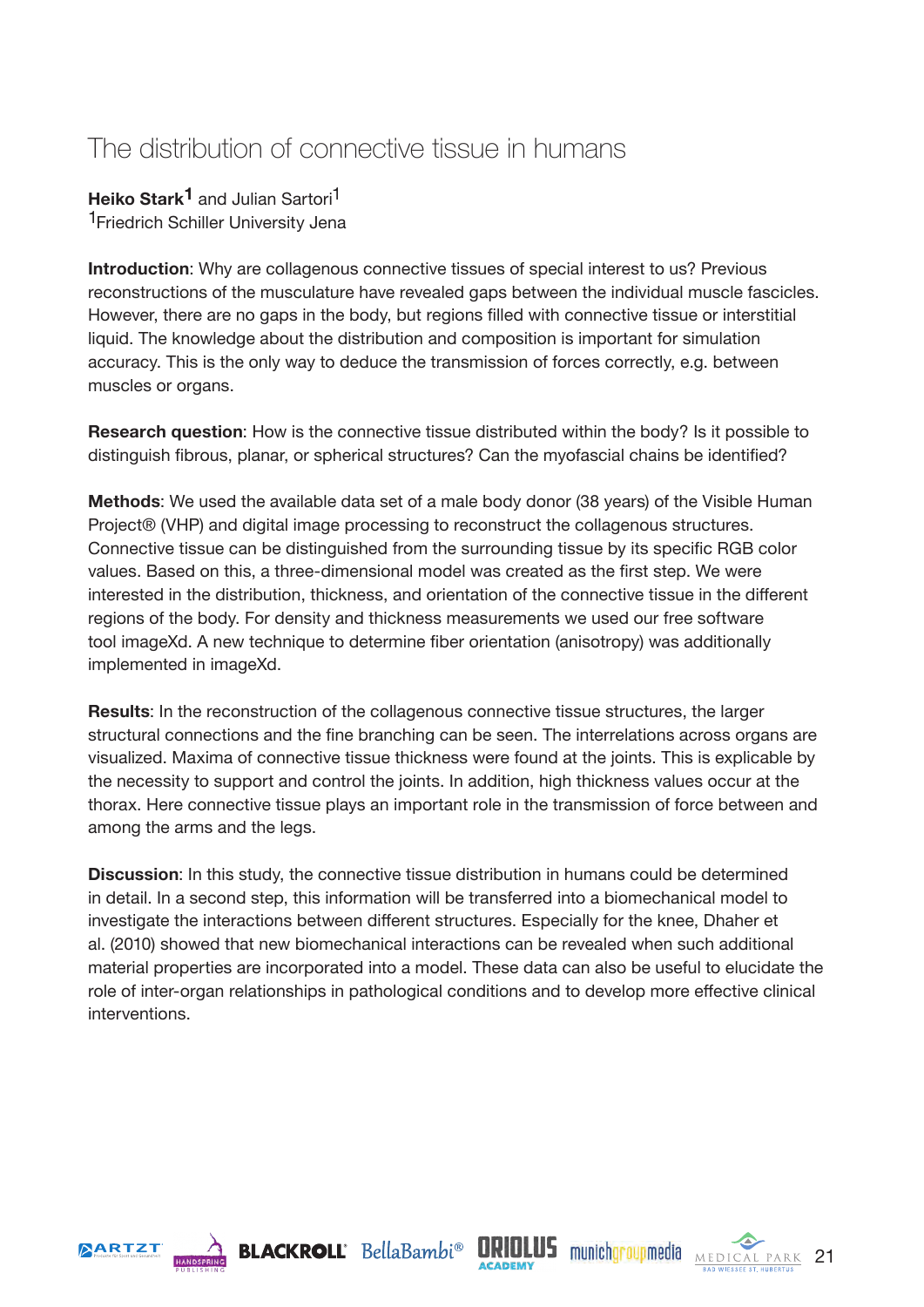# <span id="page-22-0"></span>High Intra-rater Variability in Applied Peak Force during Maitland's Grade IV Anteroposterior Ankle Mobilisation

#### **Aaron Wholohan1**

<sup>1</sup>Queensland University of Technology

**Introduction**: Ankle mobilisation techniques are often used by clinicians in the management of ankle dysfunction and pathology. Grade IV mobilisations, in particular, which incorporate small amplitude rhythmic oscillations at the end the range of movement are often used to stretch the joint capsule and passive soft tissues which support and stabilise the joint to improve joint movement. Variability in the force applied during ankle mobilisation, however, is poorly understood and may explain discrepancies in clinical outcomes reported with these techniques.

**Research question**: This study quantified the variability in the force applied by an experienced practitioner during 20 cycles of Maitland's grade IV anteroposterior ankle mobilisation measured on two occasions separated by 1 week.

**Methods**: Thirteen healthy adults (mean age 25±5 years; height, 170±7 cm; weight, 71±16 kg) received 20 cycles of a Maitland's grade IV ankle mobilisation performed by single practitioner on two sessions separated by one week. A six degree-of-freedom force transducer was used to measure the peak force, loading rate and impulse applied during each antero-posteriorly directed load cycle. Absolute reliability of the force applied during each 20-cycle mobilisation session was estimated using the mean within-session Coefficient of Variation (CoV) and stand error of measurement. Agreement between repeated mobilisation sessions was estimated using 95% level of agreement (95% LOA) and a paired t-test.

**Results**: The mean within-session CoV in peak force, loading rate and impulse applied during 20 loading cycles of talar mobilisation was 10-13%, 15% and 27-30% %, respectively. There was a significant difference in the mean peak force  $(-17\%, t12 = 2.45, p = 0.03)$  and impulse  $(-51\%, t12 =$ 2.31,  $p = 0.04$ ) between sessions, with the 95% LOA in the applied peak force ( $\pm$ 33N) and impulse  $(\pm 128 \text{ Ns})$  large compared to their mean values ( $\approx \pm 50\%$  and  $\sim \pm 110\%$ , respectively).

**Discussion**: The large variability in the force applied during a Maitland's grade IV AP talar mobilisation, particularly between mobilisation sessions, may underpin the differential clinical effects reported within the joint mobilisation literature. Clinicians should be aware that peak forces applied during ankle mobilisation may vary by as much as 50% between mobilisation sessions. The findings of the current study highlight the need for strategies that standardise the application of force during talar mobilisation.







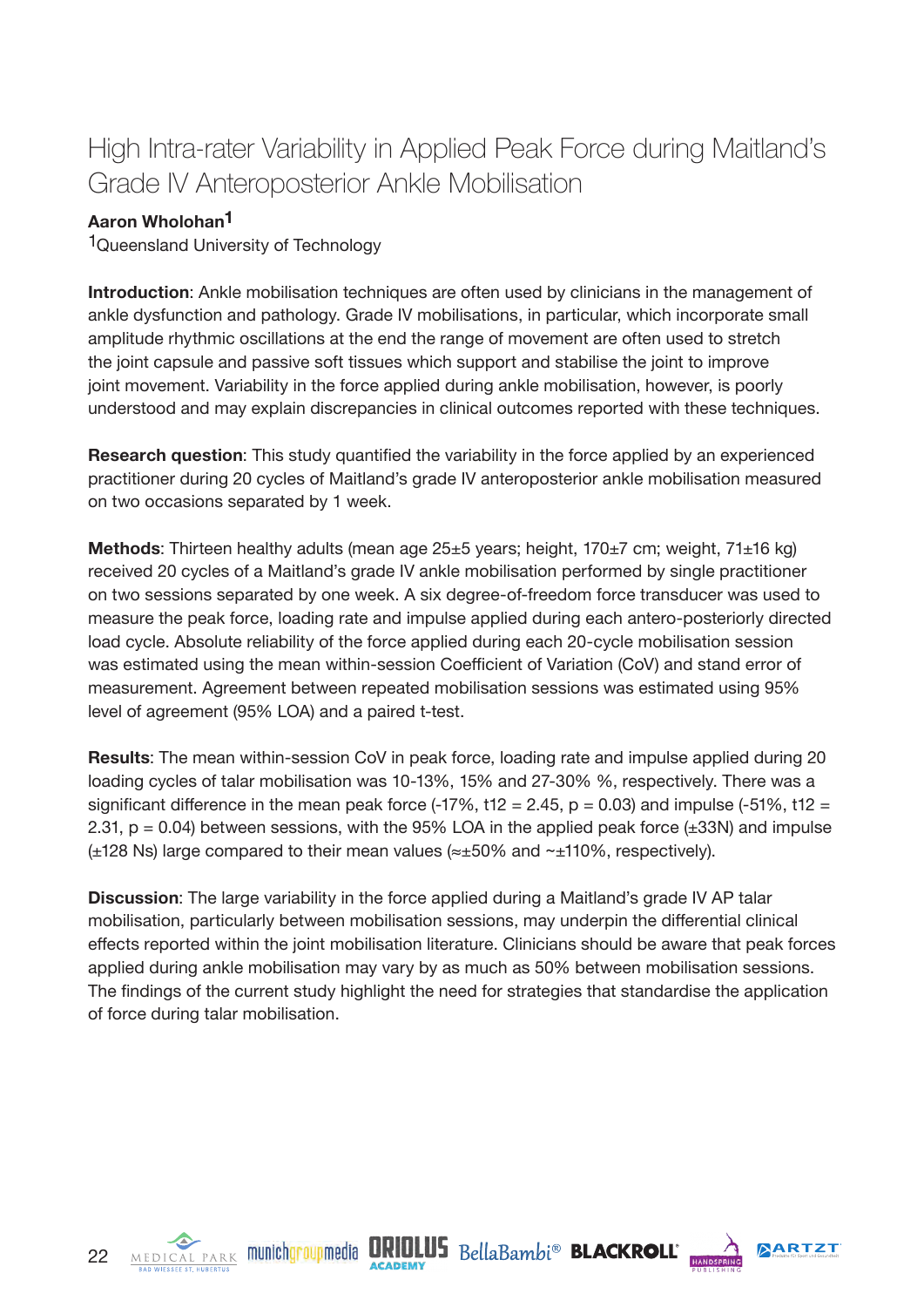# <span id="page-23-0"></span>The Acute Mechanism of the Self-Massage-Induced Effects of using a Foam Roller

**Akane Yoshimura1**, Yuta Sekine2, Robert Schleip3, Atsuya Furusyo1, Kazuya Yamazaki1, Takayuki Inami<sup>4</sup>, Mitsuyoshi Murayama<sup>4</sup>, Norikazu Hirose<sup>1</sup> <sup>1</sup>Waseda University, <sup>2</sup>Teikyo Heisei University, <sup>3</sup>Technical University of Munich, <sup>4</sup>Keio University

**Introduction**: Maintaining flexibility, often defined as range of motion (ROM), is important. Recently, self-massage using a foam roller (FR) has been used to improve ROM effectively and immediately in clinical or athletic populations. Many studies found that ROM increased significantly following the FR intervention. However, if local tissue or autonomic nervous system responses, or both, are the responsible for the underlying mechanism of the effect is unclear.

**Research question**: What is the mechanism of ROM effects following the FR intervention?

**Methods**: The study design was a crossover study with a comparison between control (CON trial: left leg) and intervention (FR trial: right leg) groups. 7 males and 7 female volunteers (age 23.1±2.8 y) participated. Nine outcomes (passive maximum ankle ROM, tissue hardness, skin temperature, water contents, circumference, blood flow velocity, pressure pain threshold, autonomic nervous system, and heart rate) were investigated before (PRE) and after (POST) the intervention. Results: Impedance (PRE: 54.7Ω, POST: 61.1Ω), and circumference (PRE: 35.2cm, POST: 35.1cm) changed significantly following the intervention, and increased ROM was observed (PRE: 15.0°, POST: 19.6°) in the FR trial.

**Discussion**: Although we found that the FR intervention influenced skin temperature, impedance, circumference, and ROM, adaptability to the intervention may differ depending on an individual's characteristics. Females and/or individuals with a high body water content could obtain greater positive ROM effects than males and/or individuals with a low body water content.

**Conclusion**: The FR intervention may be an effective method to improve ROM, with alterations of skin temperature, impedance, and circumference.









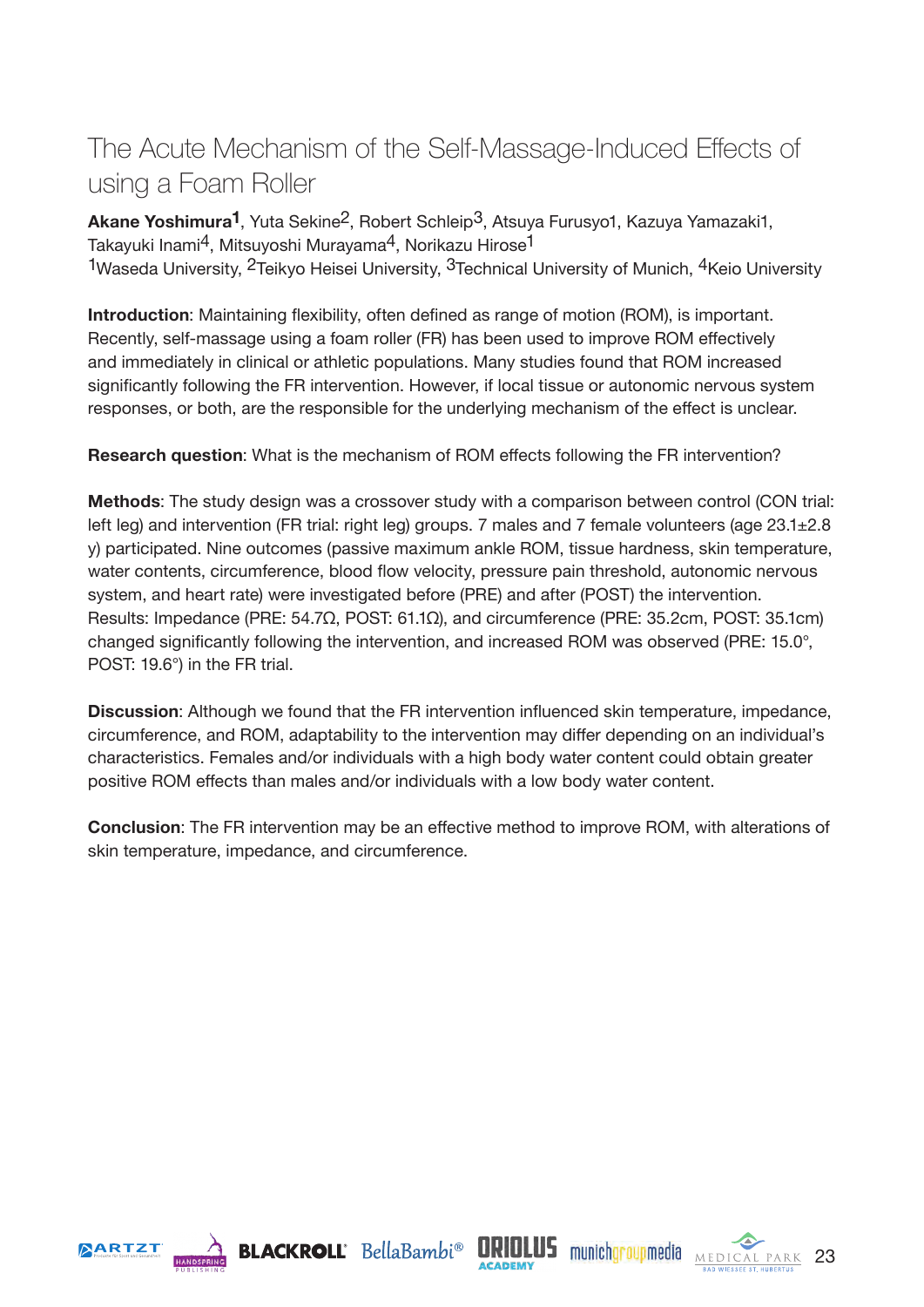<span id="page-24-0"></span>Instrument-assisted soft tissue mobilization, tissue flossing, and kinesiology taping, when applied functionally, can improve shoulder performance in overhead athletes: A randomized control study.

**Pavlos Angelopoulos<sup>1</sup>**, Konstantinos Mylonas<sup>1</sup>, Elias Tsepis<sup>1</sup>, Evdokia Billis<sup>1</sup>, Maria Tsekoura<sup>1</sup> and Konstantinos Fousekis<sup>1</sup>

1University of Patras

**Introduction**: In recent years, several innovative therapeutic approaches have been proposed in sports science to enhance athletes' performance. Such therapeutic techniques include myofascial techniques such as instrument-assisted soft-tissue mobilization (IASTM) techniques, muscle flossing and kinesiology taping applications. The above therapeutic interventions, that aim to improve athletic performance through the soft tissue mobilization and activation, are applied either passively or in combination with exercise.

**Research question**: Is the functional application of IASTM, muscle flossing, and kinesiology taping capable of increasing the shoulder girdle's range of motion, isokinetic strength, and functional performance in amateur athletes?

**Methods:** 80 amateur male overhead athletes (mean  $\pm$  SD: age, 23.03  $\pm$  1.89; weight, 78.36  $\pm$ 5.32; and height,  $1.77 \pm .11$ ) were randomly divided into four equally sized research subgroups (n=20) receiving either IASTM (ERGON IASTM Technique), muscle flossing technique (Kinetic flossing), kinesiology taping or a combined application of IASTM and muscle flossing interventions in combination with movement simulating a shoulder throw on their dominant shoulder. Study outcomes included the evaluation of the range of motion (ROM) and the isokinetic strength of shoulder joint rotation. Additionally, the functional throwing performance index of both shoulders, before, immediately after the application of the above therapeutic interventions was measured. The non-dominant shoulder received no treatment serving as control extremity. The "Repeated Measures ANOVA" (RM-ANOVA) method was used to compare the effectiveness of intervention programs applied.

**Results**: All four therapeutic interventions improved isokinetic strength of the shoulder rotators, the internal shoulder rotation ROM, and the shoulder's functional performance of the shoulder that received the treatment compared to the shoulder that did not. IASTM and Muscle Flossing's combined application contributed to a significantly greater shoulder internal rotation ROM than Kinesiology taping applications.

**Discussion:** The present study's findings support the use of innovative soft tissue techniques to improve amateur athletes' shoulder functional capacity. Those interventions can improve myofascial sliding, elasticity, and activation, which can ultimately enhance the shoulder girdle's function in amateur overhead athletes and enhance their performance.